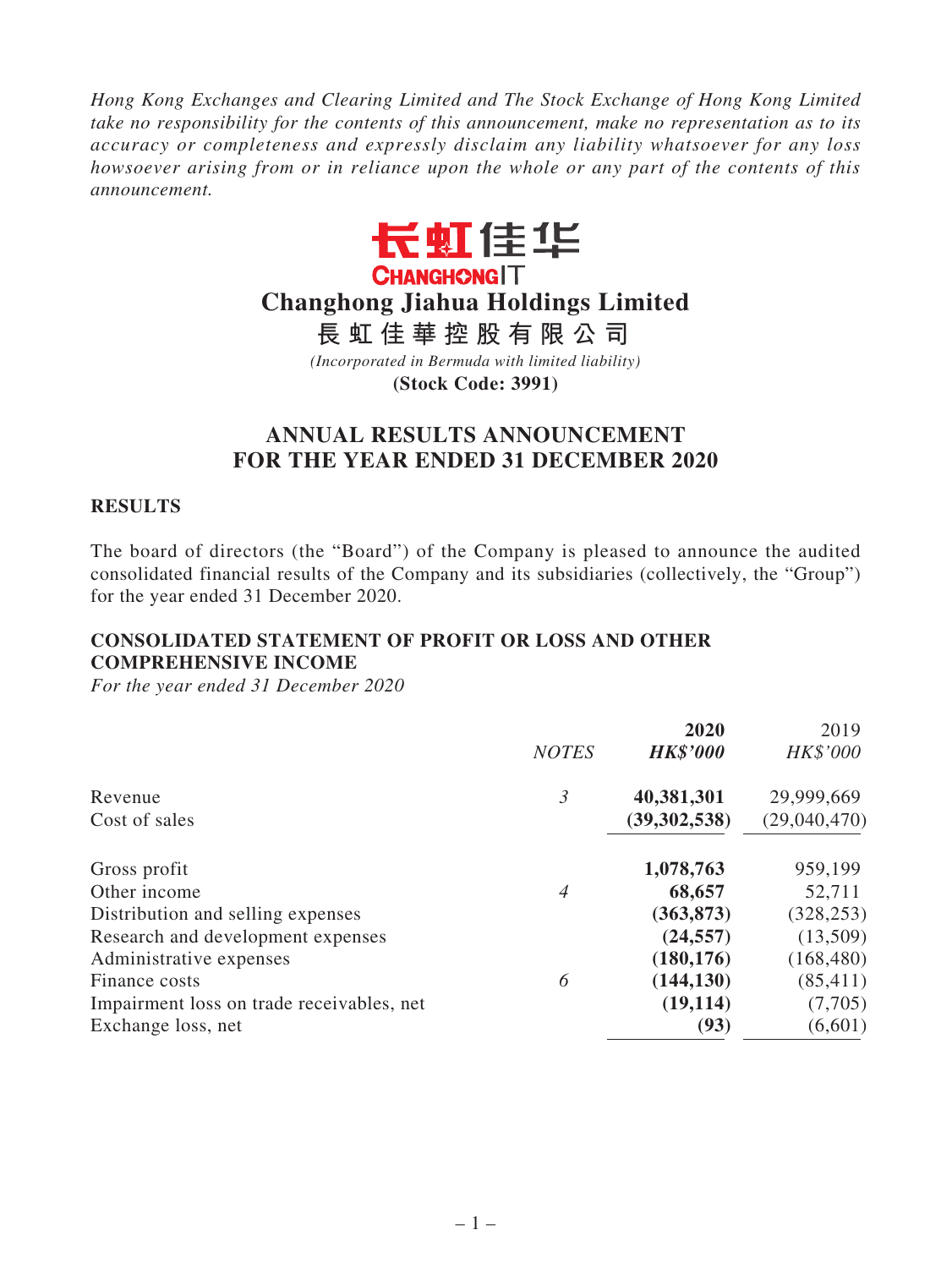|                                                                                          | <b>NOTES</b> | 2020<br><b>HK\$'000</b> | 2019<br>HK\$'000 |
|------------------------------------------------------------------------------------------|--------------|-------------------------|------------------|
| Profit before tax                                                                        |              | 415,477                 | 401,951          |
| Income tax expenses                                                                      | 7            | (70, 079)               | (112, 785)       |
| Profit for the year attributable to the owners                                           |              |                         |                  |
| of the Company                                                                           | 8            | 345,398                 | 289,166          |
| Other comprehensive expense                                                              |              |                         |                  |
| Item that will not be reclassified to profit or loss:                                    |              |                         |                  |
| Exchange differences arising from translation<br>of consolidated financial statements to |              |                         |                  |
| presentation currency                                                                    |              | 166,783                 | (46, 501)        |
| Total comprehensive income for the year                                                  |              |                         |                  |
| attributable to owners of the Company                                                    |              | 512,181                 | 242,665          |
| <b>Earnings per share</b>                                                                | 9            |                         |                  |
| Basic and diluted <i>(HK cents)</i>                                                      |              | 13.44                   | 11.25            |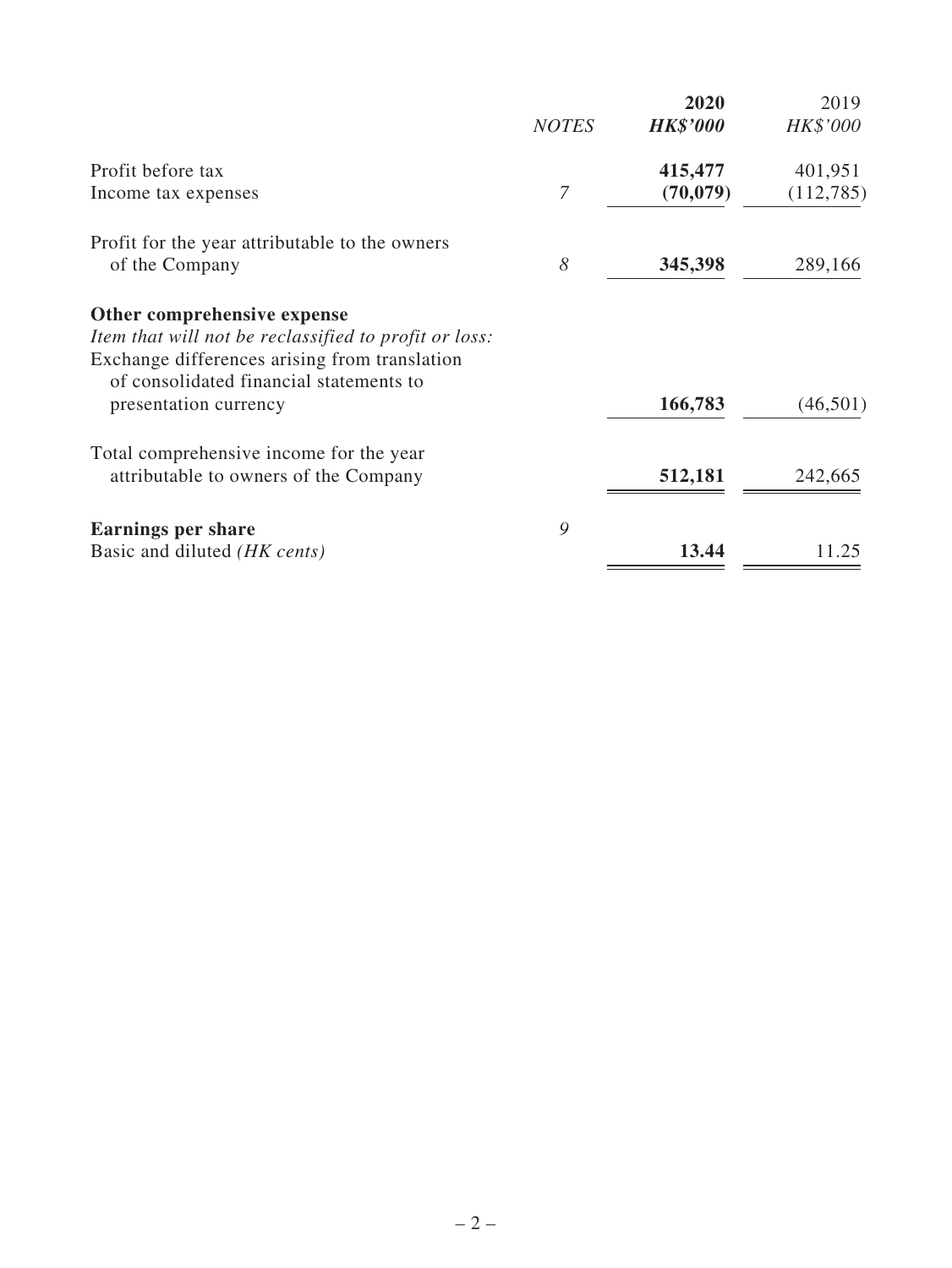# **CONSOLIDATED STATEMENT OF FINANCIAL POSITION**

*At 31 December 2020*

|                                                                       | <b>NOTES</b> | 2020<br><b>HK\$'000</b> | 2019<br>HK\$'000 |
|-----------------------------------------------------------------------|--------------|-------------------------|------------------|
| <b>Non-current assets</b>                                             |              |                         |                  |
| Plant and equipment                                                   |              | 5,726                   | 18,326           |
| Intangible assets                                                     |              | 18,484                  | 28,404           |
| Right-of-use assets                                                   |              | 12,599                  | 2,946            |
| Financial asset at fair value through profit or loss                  |              | 30,666                  | 30,699           |
|                                                                       |              | 67,475                  | 80,375           |
| <b>Current assets</b>                                                 |              |                         |                  |
| Inventories                                                           |              | 3,131,603               | 2,115,395        |
| Trade receivables                                                     | 10           | 3,110,036               | 2,087,415        |
| Bills receivables at fair value through<br>other comprehensive income |              | 418,414                 | 381,023          |
| Tax recoverable                                                       |              | 4,065                   |                  |
| Prepayments, deposits and other receivables                           |              | 119,196                 | 93,935           |
| Amounts due from related companies                                    |              | 13,530                  | 19,084           |
| Trade deposits paid                                                   |              | 808,048                 | 771,271          |
| Pledged bank deposits                                                 |              | 2,917,765               | 1,022,483        |
| Bank balances and cash                                                |              | 369,591                 | 711,740          |
|                                                                       |              | 10,892,248              | 7,202,346        |
| <b>Current liabilities</b>                                            |              |                         |                  |
| Trade and bills payables                                              | 11           | 5,622,316               | 3,633,152        |
| Other payables                                                        |              | 331,711                 | 309,237          |
| Tax payables                                                          |              | 26,723                  | 14,857           |
| <b>Borrowings</b>                                                     |              | 2,195,451               | 1,005,285        |
| Amounts due to related companies                                      |              | 15,878                  | 6,412            |
| <b>Contract liabilities</b>                                           |              | 444,244                 | 409,903          |
| Lease liabilities                                                     |              | 8,800                   | 3,058            |
|                                                                       |              | 8,645,123               | 5,381,904        |
| Net current assets                                                    |              | 2,247,125               | 1,820,442        |
| <b>Total assets less current liabilities</b>                          |              | 2,314,600               | 1,900,817        |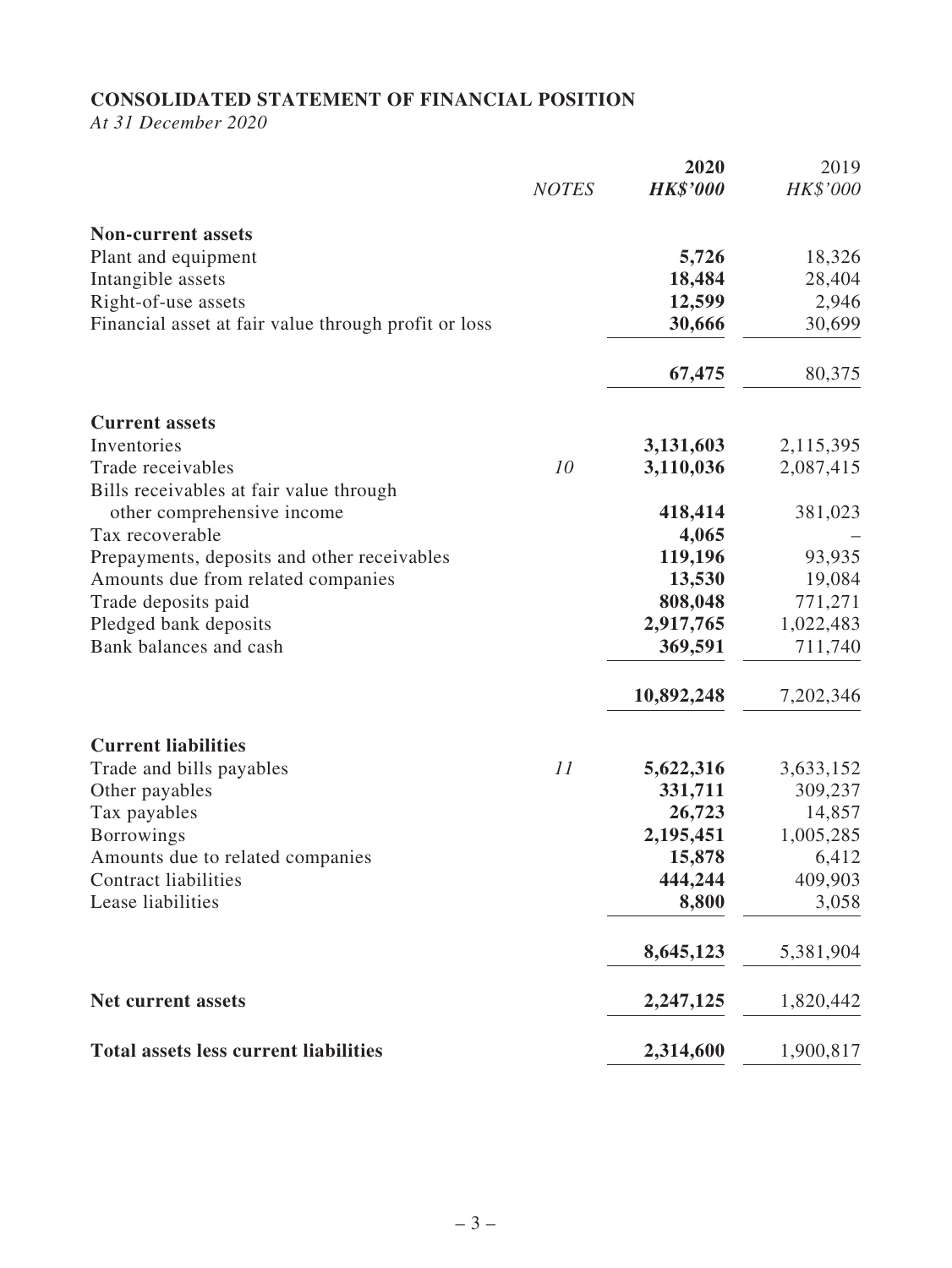|                                | 2020            | 2019      |
|--------------------------------|-----------------|-----------|
|                                | <b>HK\$'000</b> | HK\$'000  |
| <b>Non-current liabilities</b> |                 |           |
| Government grants              | 1,766           | 1,946     |
| Lease liabilities              | 4,684           | 81        |
|                                | 6,450           | 2,027     |
| <b>Net assets</b>              | 2,308,150       | 1,898,790 |
| <b>Capital and reserves</b>    |                 |           |
| Share capital                  | 36,366          | 36,366    |
| Convertible preference shares  | 27,897          | 27,897    |
| Reserves                       | 2,243,887       | 1,834,527 |
| <b>Total equity</b>            | 2,308,150       | 1,898,790 |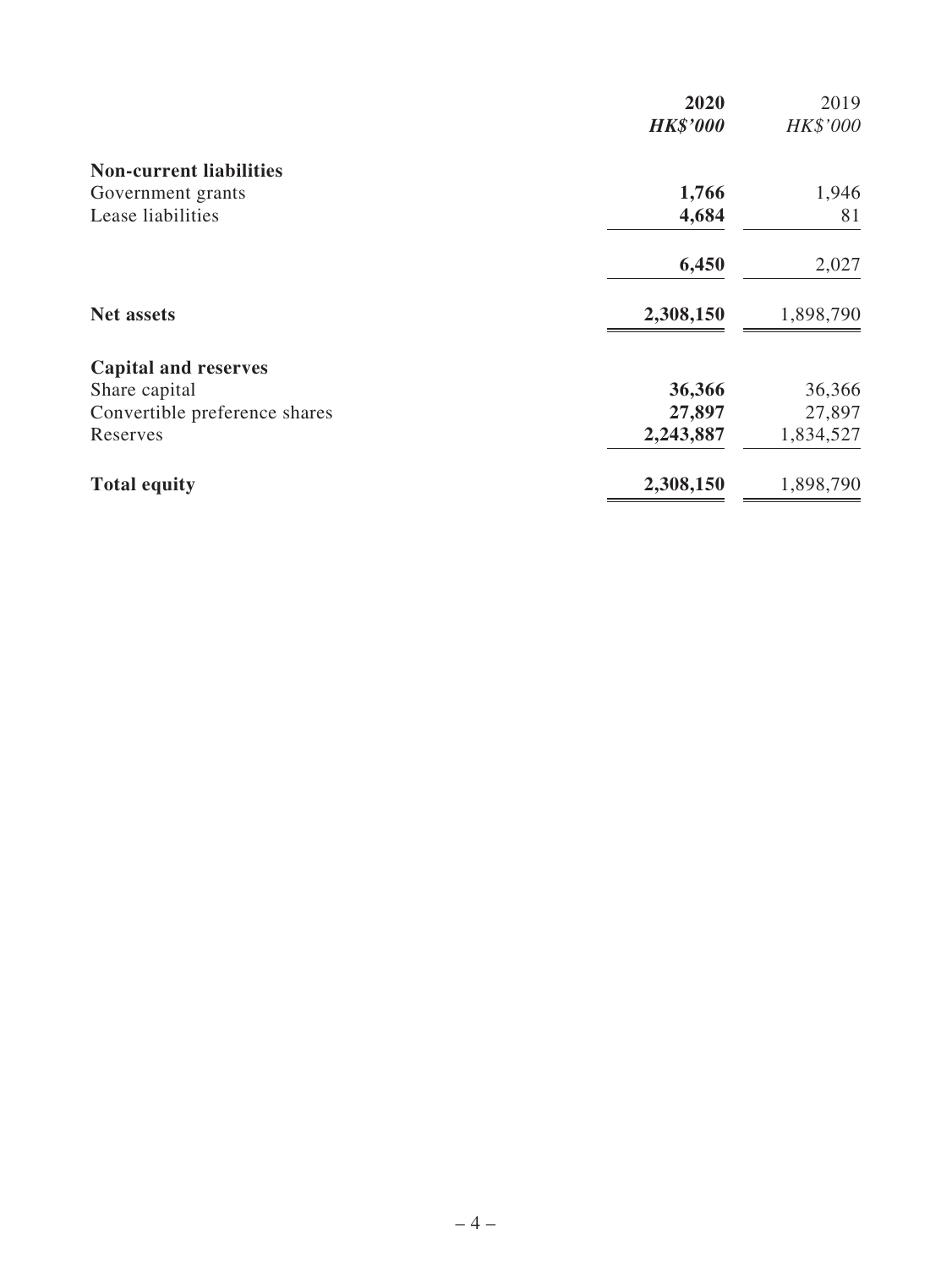### **CONSOLIDATED STATEMENT OF CHANGES IN EQUITY**

*For the year ended 31 December 2020*

|                                                                  |              | Convertible |                  |             |             |            |                          |                 |              |
|------------------------------------------------------------------|--------------|-------------|------------------|-------------|-------------|------------|--------------------------|-----------------|--------------|
|                                                                  | <b>Share</b> | preference  | <b>Statutory</b> | Merger      | Translation | Other      | Contributed              | <b>Retained</b> |              |
|                                                                  | capital      | shares      | reserve          | reserve     | reserve     | reserve    | $\operatorname{surplus}$ | earnings        | <b>Total</b> |
|                                                                  | HK\$'000     | HK\$'000    | HK\$'000         | HK\$'000    | HK\$'000    | HK\$'000   | HK\$'000                 | HK\$'000        | HK\$'000     |
|                                                                  |              |             | (Note i)         | (Note ii)   |             | (Note iii) | (Noteiv)                 |                 |              |
| At 1 January 2019                                                | 36,366       | 27,897      | 107,269          | (1,248,106) | (119, 856)  | (203, 432) | 1,837,999                | 1,295,104       | 1,733,241    |
| Profit for the year                                              |              |             |                  |             |             |            |                          | 289,166         | 289,166      |
| Exchange differences arising from                                |              |             |                  |             |             |            |                          |                 |              |
| translation of consolidated                                      |              |             |                  |             |             |            |                          |                 |              |
| financial statements to                                          |              |             |                  |             |             |            |                          |                 |              |
| presentation currency                                            |              |             |                  |             | (46,501)    |            |                          |                 | (46,501)     |
| Total comprehensive (expense)                                    |              |             |                  |             |             |            |                          |                 |              |
| income for the year                                              |              |             |                  |             | (46, 501)   |            |                          | 289,166         | 242,665      |
| Appropriation to statutory reserve                               |              |             | 3,950            |             |             |            |                          | (3,950)         |              |
| Dividends recognised as distribution                             |              |             |                  |             |             |            |                          |                 |              |
| (Note 12)                                                        |              |             |                  |             |             |            | (77, 116)                |                 | (77, 116)    |
| At 31 December 2019                                              | 36,366       | 27,897      | 111,219          | (1,248,106) | (166, 357)  | (203, 432) | 1,760,883                | 1,580,320       | 1,898,790    |
| Profit for the year                                              |              |             |                  |             |             |            |                          | 345,398         | 345,398      |
| Exchange differences arising from<br>translation of consolidated |              |             |                  |             |             |            |                          |                 |              |
| financial statements to                                          |              |             |                  |             |             |            |                          |                 |              |
| presentation currency                                            |              |             |                  |             | 166,783     |            |                          |                 | 166,783      |
| Total comprehensive income                                       |              |             |                  |             |             |            |                          |                 |              |
| for the year                                                     |              |             |                  |             | 166,783     |            |                          | 345,398         | 512,181      |
| Appropriation to statutory reserve                               |              |             | 4,219            |             |             |            |                          | (4,219)         |              |
| Dividends recognised as distribution                             |              |             |                  |             |             |            |                          |                 |              |
| (Note 12)                                                        |              |             |                  |             |             |            | (102, 821)               |                 | (102, 821)   |
| At 31 December 2020                                              | 36.366       | 27,897      | 115,438          | (1,248,106) | 426         | (203, 432) | 1,658,062                | 1,921,499       | 2,308,150    |

#### *Notes:*

- (i) In accordance with the Articles and Association of the People's Republic of China (the "PRC") subsidiaries and the relevant laws and regulations applicable in the PRC, companies established in the PRC are required to appropriate at least  $10\%$  of their statutory annual profits after tax determined in accordance with the relevant statutory rules and regulations applicable to enterprises in the PRC to the statutory reserve until the balance of the reserve reaches 50% of their respective registered capitals. Subject to certain restrictions as set out in the relevant PRC regulations, the statutory reserve may be used to offset against accumulated losses of the respective PRC companies. The amount of the transfer is subject to the approval of the board of director of the respective PRC companies.
- (ii) The merger reserve represents the difference between the considerations and the assets and liabilities acquired under business combinations under common control.
- (iii) The other reserve represents the difference between the consideration paid and the carrying values of noncontrolling interests acquired during the year ended 31 December 2014.
- (iv) On 15 May 2015, a resolution was passed on the annual general meeting to approve the reduction of the amount of approximately HK\$2,095,051,000 standing to the credit of the share premium account of the Company and the transfer of the entire amount to the contributed surplus account of the Company.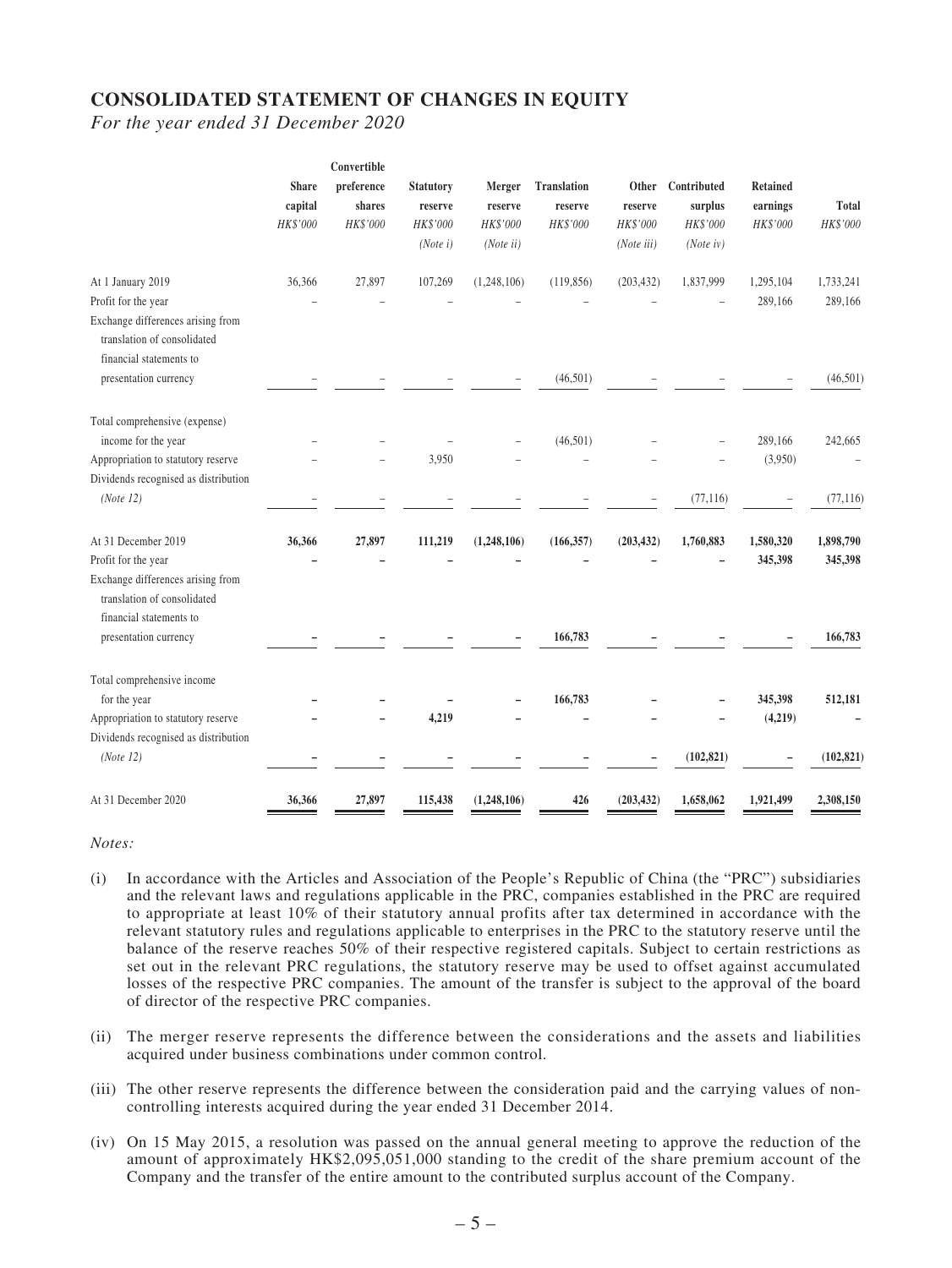### **NOTES TO THE CONSOLIDATED FINANCIAL STATEMENTS**

*For the year ended 31 December 2020*

### **1. GENERAL INFORMATION**

Changhong Jiahua Holdings Limited (the "Company") was incorporated in Bermuda with limited liability.

The Company's shares are listed on The Stock Exchange of Hong Kong Limited. The address of its registered office is Clarendon House, 2 Church Street, Hamilton HM 11, Bermuda. The address of its principal place of business is Unit 1412, 14/F., West Tower, Shun Tak Centre, 168–200 Connaught Road Central, Hong Kong.

The Company is an investment holding company.

The functional currency of the Company is Renminbi ("RMB") and the consolidated financial statements are presented in Hong Kong dollars ("HK\$"). As the Company is a public company with its shares listed on the Stock Exchange with most of its investors located in Hong Kong, the directors of the Company consider that HK\$ is preferable in presenting the operating result and financial position of the Group.

Sichuan Changhong Electronic Co., Limited ("Sichuan Changhong"), a company incorporated in the PRC with its shares listed on the Shanghai Stock Exchange, has obtained the control over the board of directors of the Company since 2012. Sichuan Changhong Electronics Holding Group Co., Ltd., ("Sichuan Changhong Holding", a company established in the PRC and wholly-owned by the State-owned Assets Supervision and Administration Commission of the Mianyang city government and one of the Controlling Shareholders) is the single largest shareholder of Sichuan Changhong, which held approximately 23.22% of the entire issued share capital of Sichuan Changhong and has de facto control over the composition of the majority of the board of Sichuan Changhong. In the opinion of the directors of the Company, Sichuan Changhong Holding, Sichuan Changhong, Changhong (Hong Kong) Trading Limited and Fit Generation Holding Limited ("Fit Generation") remain as a group of controlling shareholders as at 31 December 2020. The Company's immediate holding company is Fit Generation, a private company incorporated in the British Virgin Islands.

### **2. APPLICATION OF AMENDMENTS TO HONG KONG FINANCIAL REPORTING STANDARDS ("HKFRSs")**

### **Amendments to HKFRSs that are mandatorily effective for the current year**

In the current year, the Group has applied the *Amendments to References to the Conceptual Framework in HKFRS Standards* and the following amendments to HKFRSs issued by the Hong Kong Institute of Certified Public Accountants ("HKICPA") for the first time, which are mandatorily effective for the annual period beginning on or after 1 January 2020 for the preparation of the consolidated financial statements:

| Amendments to HKAS 1 and HKAS 8            | Definition of Material         |
|--------------------------------------------|--------------------------------|
| Amendments to HKFRS 3                      | Definition of a Business       |
| Amendments to HKFRS 9, HKAS 39 and HKFRS 7 | Interest Rate Benchmark Reform |

Except as described below, the application of the Amendments to References to the Conceptual Framework in HKFRS Standards and the amendments to HKFRSs in the current year had no material impact on the Group's financial positions and performance for the current and prior years and/or on the disclosures set out in these consolidated financial statements.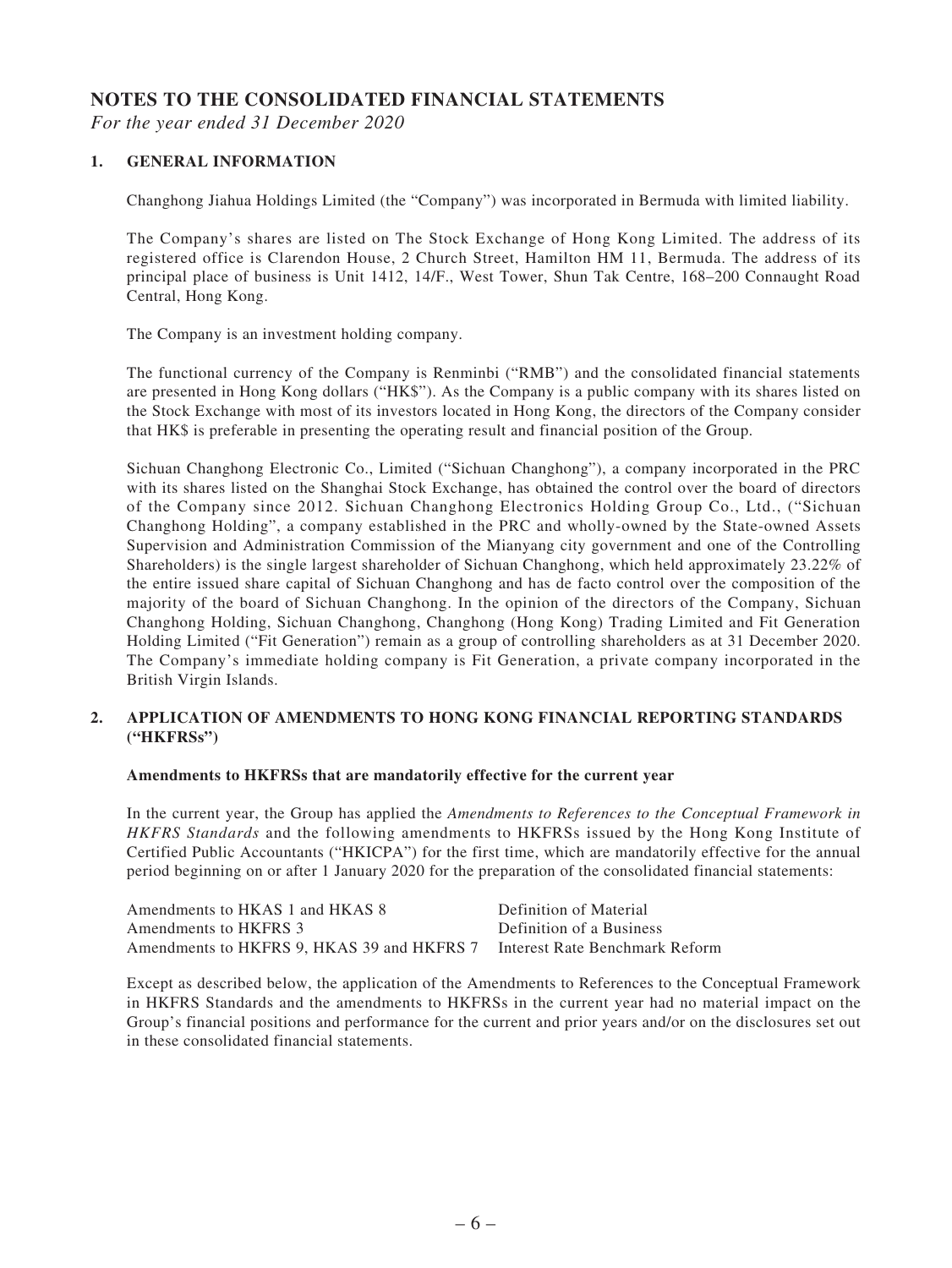*Impacts on application of Amendments to HKAS 1 and HKAS 8 Definition of Material*

The Group has applied the Amendments to HKAS 1 and HKAS 8 for the first time in the current year. The amendments provide a new definition of material that states "information is material if omitting, misstating or obscuring it could reasonably be expected to influence decisions that the primary users of general purpose financial statements make on the basis of those financial statements, which provide financial information about a specific reporting entity." The amendments also clarify that materiality depends on the nature or magnitude of information, either individually or in combination with other information, in the context of the financial statements taken as a whole.

The application of the amendments in the current year had no impact on the consolidated financial statements.

#### **New and amendments to HKFRSs in issue but not yet effective**

The Group has not early applied the following new and amendments to HKFRSs that have been issued but are not yet effective:

| <b>HKFRS 17</b>                                                  | Insurance Contracts and the related Amendments <sup>1</sup>                                                               |
|------------------------------------------------------------------|---------------------------------------------------------------------------------------------------------------------------|
| Amendment to HKFRS 16                                            | Covid-19-Related Rent Concessions <sup>4</sup>                                                                            |
| Amendments to HKFRS 3                                            | Reference to the Conceptual Framework <sup>2</sup>                                                                        |
| Amendments to HKFRS 9, HKAS 39,<br>HKFRS 7, HKFRS 4 and HKFRS 16 | Interest Rate Benchmark Reform - Phase $2^5$                                                                              |
| Amendments to HKFRS 10 and HKAS 28                               | Sale or Contribution of Assets between an Investor and its<br>Associate or Joint Venture <sup>3</sup>                     |
| Amendments to HKAS 1                                             | Classification of Liabilities as Current or Non-current and<br>related amendments to Hong Kong Interpretation $5(2020)^1$ |
| Amendments to HKAS 16                                            | Property, Plant and Equipment - Proceeds before<br>Intended $Use^2$                                                       |
| Amendments to HKAS 37                                            | Onerous Contracts — Cost of Fulfilling a Contract <sup>2</sup>                                                            |
| Amendments to HKFRSs                                             | Annual Improvements to HKFRSs 2018-2020 <sup>2</sup>                                                                      |
|                                                                  |                                                                                                                           |

<sup>1</sup> Effective for annual periods beginning on or after 1 January 2023.<br>Effective for annual periods beginning on or after 1 January 2022.

- <sup>2</sup> Effective for annual periods beginning on or after 1 January 2022.<br>Effective for annual periods beginning on or after a date to be determined.
- <sup>3</sup> Effective for annual periods beginning on or after a date to be determined.<br><sup>4</sup> Effective for annual periods beginning on or after 1 June 2020.
- <sup>4</sup> Effective for annual periods beginning on or after 1 June 2020.
- <sup>5</sup> Effective for annual periods beginning on or after 1 January 2021.

Except for the new and amendments to HKFRSs mentioned below, the directors of the Company anticipate that the application of all other new and amendments to HKFRSs will have no material impact on the consolidated financial statements in the foreseeable future.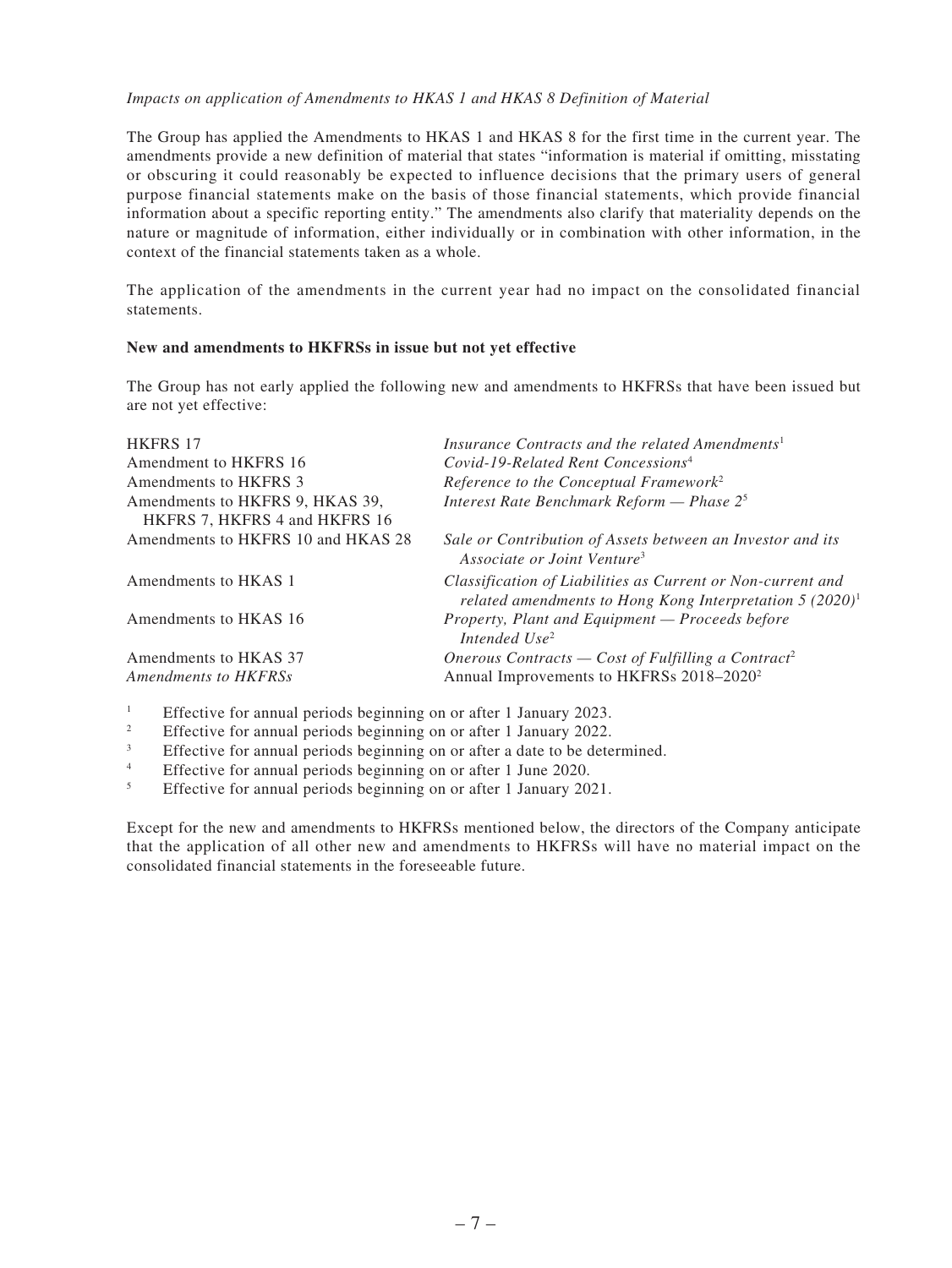#### **Amendments to HKAS 1 Classification of Liabilities as Current or Non-current and related amendments to Hong Kong Interpretation 5 (2020)**

The amendments provide clarification and additional guidance on the assessment of right to defer settlement for at least twelve months from reporting date for classification of liabilities as current or non-current, which:

- specify that the classification of liabilities as current or non-current should be based on rights that are in existence at the end of the reporting period. Specifically, the amendments clarify that:
	- (i) the classification should not be affected by management intentions or expectations to settle the liability within 12 months; and
	- (ii) if the right is conditional on the compliance with covenants, the right exists if the conditions are met at the end of the reporting period, even if the lender does not test compliance until a later date; and
- clarify that if a liability has terms that could, at the option of the counterparty, result in its settlement by the transfer of the entity's own equity instruments, these terms do not affect its classification as current or non-current only if the entity recognises the option separately as an equity instrument applying HKAS 32 Financial Instruments: Presentation.

In addition, Hong Kong Interpretation 5 was revised as a consequence of the Amendments to HKAS 1 to align the corresponding wordings with no change in conclusion.

Based on the Group's outstanding liabilities as at 31 December 2020, including convertible instruments in which the conversion options are classified as equity instruments, and the related terms and conditions stipulated in the agreements between the Group and the relevant lenders/convertible instrument holders, the application of the amendments will not result in reclassification of the Group's liabilities.

### **3. REVENUE**

### **(i) Disaggregation of revenue from contracts with customers**

|                                                                                                                     | For the year ended 31 December 2020                   |                                                        |                                  |                                 |
|---------------------------------------------------------------------------------------------------------------------|-------------------------------------------------------|--------------------------------------------------------|----------------------------------|---------------------------------|
| <b>Segments</b>                                                                                                     | <b>ICT</b><br>consumer<br>products<br><b>HK\$'000</b> | <b>ICT</b><br>corporate<br>products<br><b>HK\$'000</b> | <b>Others</b><br><b>HK\$'000</b> | <b>Total</b><br><b>HK\$'000</b> |
| Types of goods or service                                                                                           |                                                       |                                                        |                                  |                                 |
| Sales of Information and Communication<br>Technology ("ICT") products<br>Sales of smartphone and own brand products | 14, 237, 535                                          | 9,785,489                                              | 59,911<br>15,950,692             | 24,082,935<br>15,950,692        |
| Sales of warranty packages and professional<br>integrated ICT solutions<br>Provision of ICT services                | 16,679                                                | 236,946                                                | 82,613                           | 336,238                         |
|                                                                                                                     |                                                       |                                                        | 11,436                           | 11,436                          |
|                                                                                                                     | 14,254,214                                            | 10,022,435                                             | 16,104,652                       | 40,381,301                      |
| Timing of revenue recognition                                                                                       |                                                       |                                                        |                                  |                                 |
| A point of time                                                                                                     | 14,254,214                                            | 10,022,435                                             | 16,093,216                       | 40,369,865                      |
| Overtime                                                                                                            |                                                       |                                                        | 11,436                           | 11,436                          |
|                                                                                                                     | 14,254,214                                            | 10,022,435                                             | 16,104,652                       | 40,381,301                      |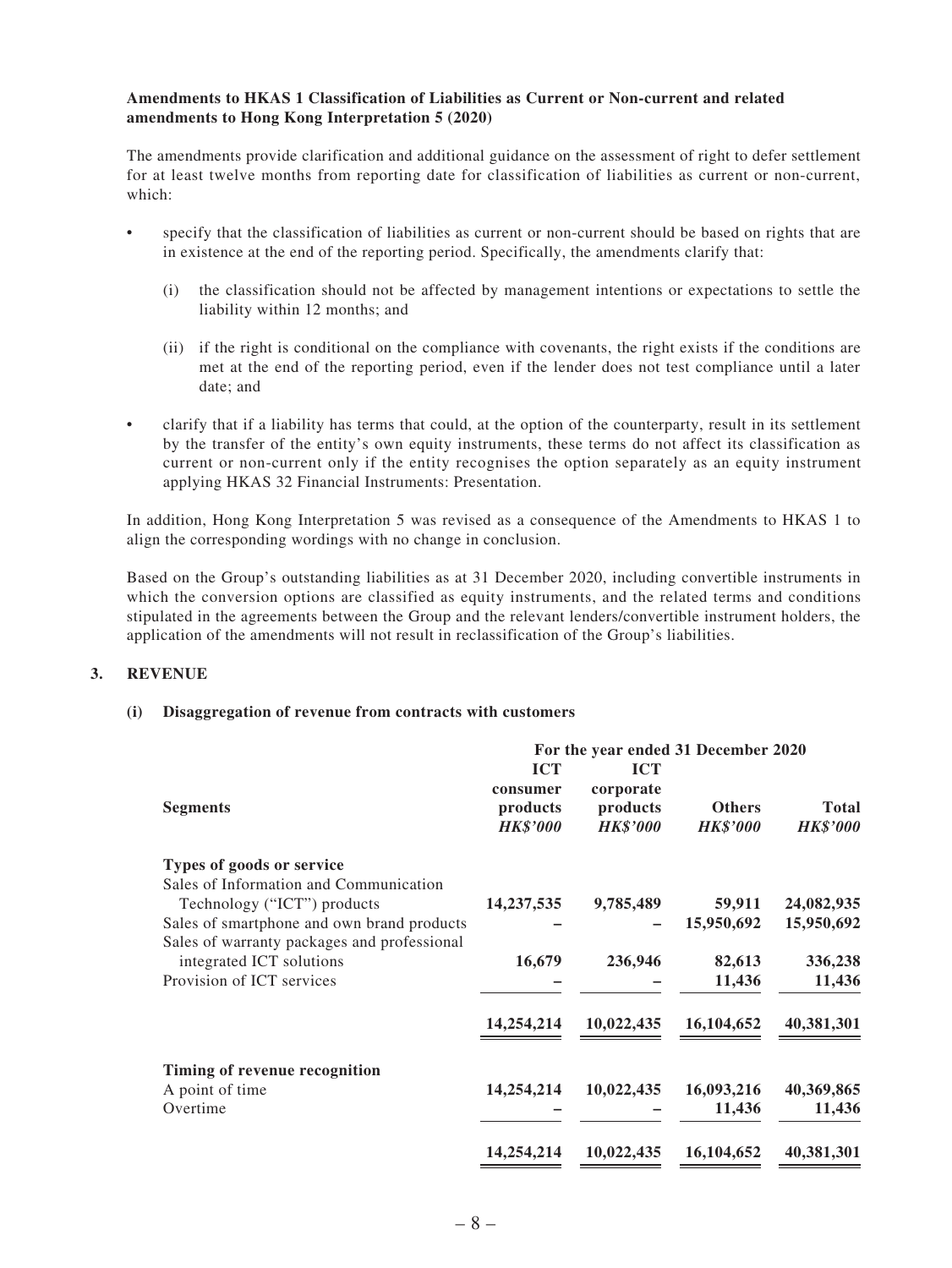|                                             |            | For the year ended 31 December 2019 |           |            |
|---------------------------------------------|------------|-------------------------------------|-----------|------------|
|                                             | <b>ICT</b> | <b>ICT</b>                          |           |            |
|                                             | consumer   | corporate                           |           |            |
| Segments                                    | products   | products                            | Others    | Total      |
|                                             | HK\$'000   | HK\$'000                            | HK\$'000  | HK\$'000   |
| Types of goods or service                   |            |                                     |           |            |
| Sales of ICT products                       | 12,250,375 | 7,997,218                           | 54,472    | 20,302,065 |
| Sales of smartphone and own brand products  |            |                                     | 9,493,897 | 9,493,897  |
| Sales of warranty packages and professional |            |                                     |           |            |
| integrated ICT solutions                    | 5,122      | 102,510                             | 78,781    | 186,413    |
| Provision of ICT services                   |            |                                     | 17,294    | 17,294     |
|                                             | 12,255,497 | 8,099,728                           | 9,644,444 | 29,999,669 |
| Timing of revenue recognition               |            |                                     |           |            |
| A point of time                             | 12,255,497 | 8,099,728                           | 9,627,150 | 29,982,375 |
| Overtime                                    |            |                                     | 17,294    | 17,294     |
|                                             | 12,255,497 | 8,099,728                           | 9,644,444 | 29,999,669 |

#### **(ii) Performance obligations for contracts with customers**

For sales of products to distributors, revenue is recognised when control of the goods has transferred, being when the goods have been shipped to the distributors' specific location (delivery). Following delivery, the distributor has full discretion over the manner of distribution and price to sell the goods, has the primary responsibility when on selling the goods and bears the risks of obsolescence and loss in relation to the goods. For sales of warranty packages and professional integrated ICT solutions, control is transferred when the customers have the right to use or sell these products.

The ICT services are recognised overtime and considered to be distinct services as it is supplied by the Group to customers on a stand-alone basis or is available for customers from other providers in the market.

#### **(iii) Transaction price allocated to the remaining performance obligation for contracts with customers**

All sales of goods and provision of services are for periods of one year or less. As permitted under HKFRS 15, the transaction price allocated to these unsatisfied contracts is not disclosed.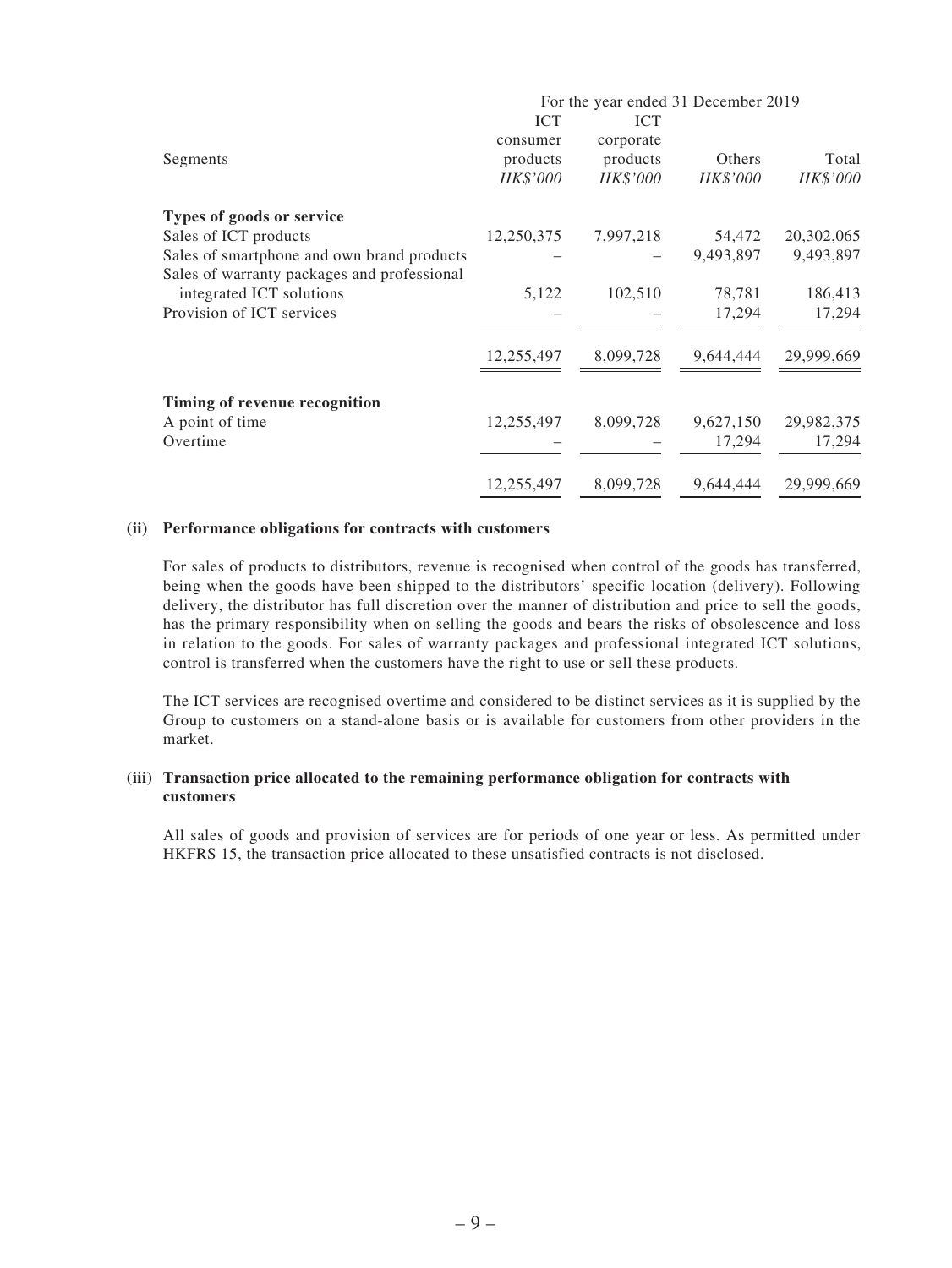### **4. OTHER INCOME**

|                                                         | 2020            | 2019     |
|---------------------------------------------------------|-----------------|----------|
|                                                         | <b>HK\$'000</b> | HK\$'000 |
| Bank interest income                                    | 23,187          | 10,700   |
| Government grants                                       | 25,062          | 30,106   |
| Waive of customer deposits                              |                 | 358      |
| Waive of trade payables                                 |                 | 1,985    |
| Interest income on structured deposits                  |                 | 9,316    |
| Gain on fair value changes of financial assets at FVTPL | 19,435          |          |
| Others                                                  | 973             | 246      |
|                                                         | 68,657          | 52,711   |

#### **5. SEGMENT INFORMATION**

Information reported to the executive directors or the management of the Company, being the chief operating decision maker (the "CODM"), for the purposes of resource allocation and assessment of segment performance focuses on types of goods or services delivered or provided.

Specifically, the Group's reportable and operating segments under HKFRS 8 are as follows:

- 1. ICT Consumer Products distribution of ICT consumer products which include mainly personal computers, digital products and IT accessories.
- 2. ICT Corporate Products distribution of ICT corporate products which include mainly storage products, minicomputers, networking products, personal computer servers, intelligent building management system products and unified communications and contact centre products.
- 3. Others distribution of smartphones and development of its own brand products including but not limited to intelligent terminals, sales of warranty packages and professional integrated ICT solutions and provision of ICT services.

The accounting policies of the reportable and operating segments are the same as the Group's accounting policies. Segment profit represents the profit earned by each segment without allocation of other income, research and development expenses, finance costs, exchange loss, net as well as unallocated head office and corporate administrative expenses. This is the measure reported to the CODM for the purposes of resource allocation and performance assessment.

Segment assets do not include plant and equipment, intangible assets, right-of-use assets, prepayments, deposits and other receivables, structured bank deposits, pledged bank deposits, bank balances and cash, and financial asset at FVTPL. Segment liabilities do not include other payables, tax payables, lease liabilities, unallocated amounts due to related companies, government grants and borrowings.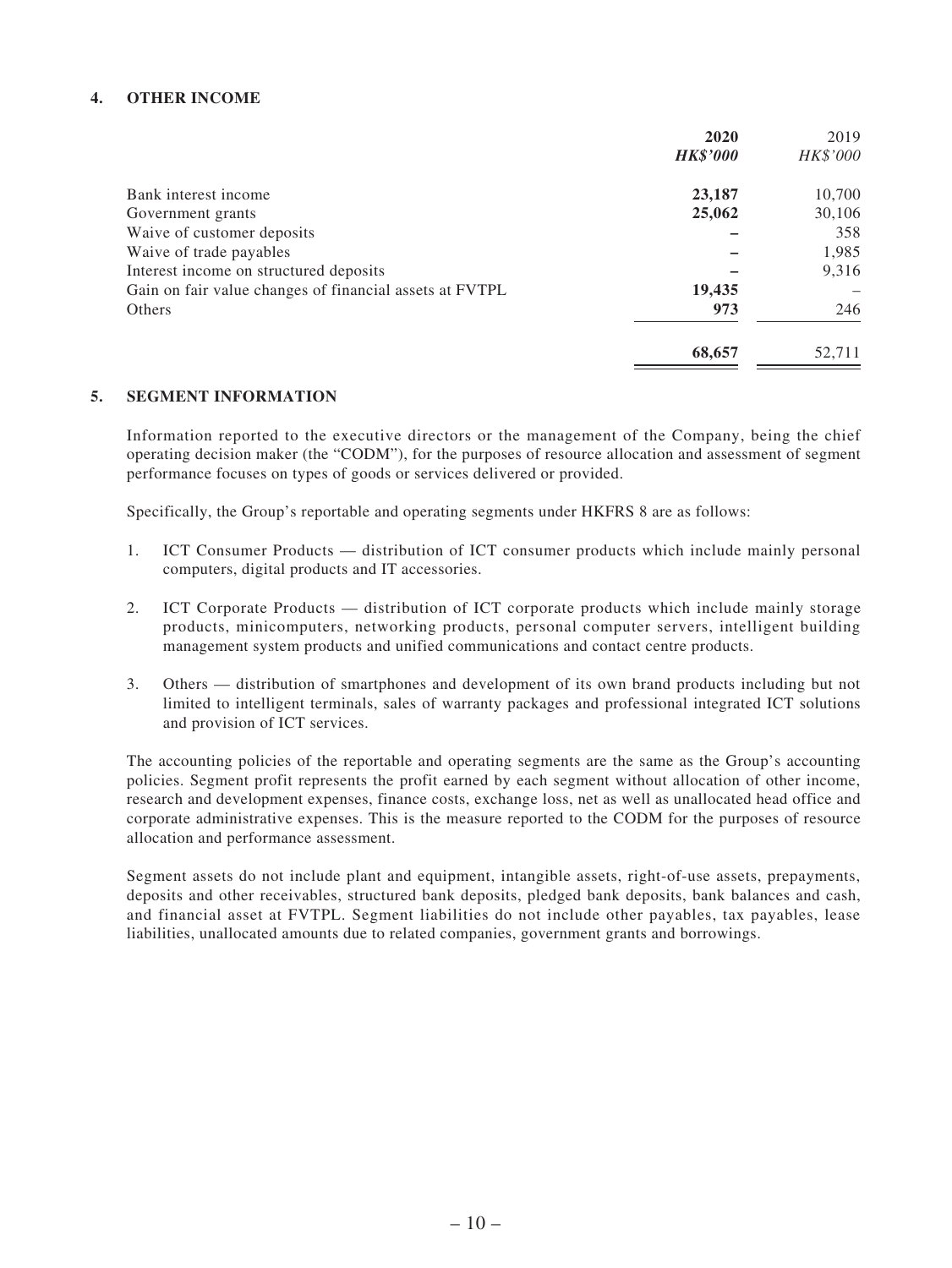The following is an analysis of the Group's revenue and results, as well as assets and liabilities by reportable and operating segment:

|                                                                                                                                                                                                                                                                                                           | <b>ICT</b>      | <b>ICT</b>      |                 |                                                                                                            |
|-----------------------------------------------------------------------------------------------------------------------------------------------------------------------------------------------------------------------------------------------------------------------------------------------------------|-----------------|-----------------|-----------------|------------------------------------------------------------------------------------------------------------|
|                                                                                                                                                                                                                                                                                                           | consumer        | corporate       |                 |                                                                                                            |
|                                                                                                                                                                                                                                                                                                           | products        | products        | <b>Others</b>   | <b>Total</b>                                                                                               |
|                                                                                                                                                                                                                                                                                                           | <b>HK\$'000</b> | <b>HK\$'000</b> | <b>HK\$'000</b> | <b>HK\$'000</b>                                                                                            |
| Revenue                                                                                                                                                                                                                                                                                                   |                 |                 |                 |                                                                                                            |
| External sales                                                                                                                                                                                                                                                                                            | 14,254,214      | 10,022,435      | 16,104,652      | 40,381,301                                                                                                 |
|                                                                                                                                                                                                                                                                                                           |                 |                 |                 |                                                                                                            |
| <b>Segment profit</b>                                                                                                                                                                                                                                                                                     | 264,586         | 339,684         | 91,506          | 695,776                                                                                                    |
| Other income                                                                                                                                                                                                                                                                                              |                 |                 |                 | 68,657                                                                                                     |
| Research and development expenses                                                                                                                                                                                                                                                                         |                 |                 |                 | (24, 557)                                                                                                  |
| Administrative expenses                                                                                                                                                                                                                                                                                   |                 |                 |                 | (180, 176)                                                                                                 |
| Exchange loss, net                                                                                                                                                                                                                                                                                        |                 |                 |                 | (93)                                                                                                       |
| Finance costs                                                                                                                                                                                                                                                                                             |                 |                 |                 | (144, 130)                                                                                                 |
|                                                                                                                                                                                                                                                                                                           |                 |                 |                 |                                                                                                            |
| Profit before tax                                                                                                                                                                                                                                                                                         |                 |                 |                 | 415,477                                                                                                    |
| <b>Segment assets</b>                                                                                                                                                                                                                                                                                     | 2,838,816       | 3,553,218       | 1,089,597       | 7,481,631                                                                                                  |
| Unallocated assets:<br>Pledged bank deposits<br>Bank balances and cash<br>Prepayments, deposits and other receivables<br>Tax recoverable<br>Plant and equipment<br>Right-of-use assets<br>Intangible assets<br>Financial asset at FVTPL<br><b>Total consolidated assets</b><br><b>Segment liabilities</b> | 3,411,590       | 1,374,479       | 1,283,908       | 2,917,765<br>369,591<br>119,196<br>4,065<br>5,726<br>12,599<br>18,484<br>30,666<br>10,959,723<br>6,069,977 |
|                                                                                                                                                                                                                                                                                                           |                 |                 |                 |                                                                                                            |
| Unallocated liabilities:                                                                                                                                                                                                                                                                                  |                 |                 |                 |                                                                                                            |
| Other payables                                                                                                                                                                                                                                                                                            |                 |                 |                 | 331,711                                                                                                    |
| Amounts due to related companies                                                                                                                                                                                                                                                                          |                 |                 |                 | 12,461                                                                                                     |
| Government grants                                                                                                                                                                                                                                                                                         |                 |                 |                 | 1,766                                                                                                      |
| Tax payables                                                                                                                                                                                                                                                                                              |                 |                 |                 | 26,723                                                                                                     |
| Borrowings                                                                                                                                                                                                                                                                                                |                 |                 |                 | 2,195,451                                                                                                  |
| Lease liabilities - non current                                                                                                                                                                                                                                                                           |                 |                 |                 | 4,684                                                                                                      |
| Lease liabilities — current                                                                                                                                                                                                                                                                               |                 |                 |                 | 8,800                                                                                                      |
| <b>Total consolidated liabilities</b>                                                                                                                                                                                                                                                                     |                 |                 |                 | 8,651,573                                                                                                  |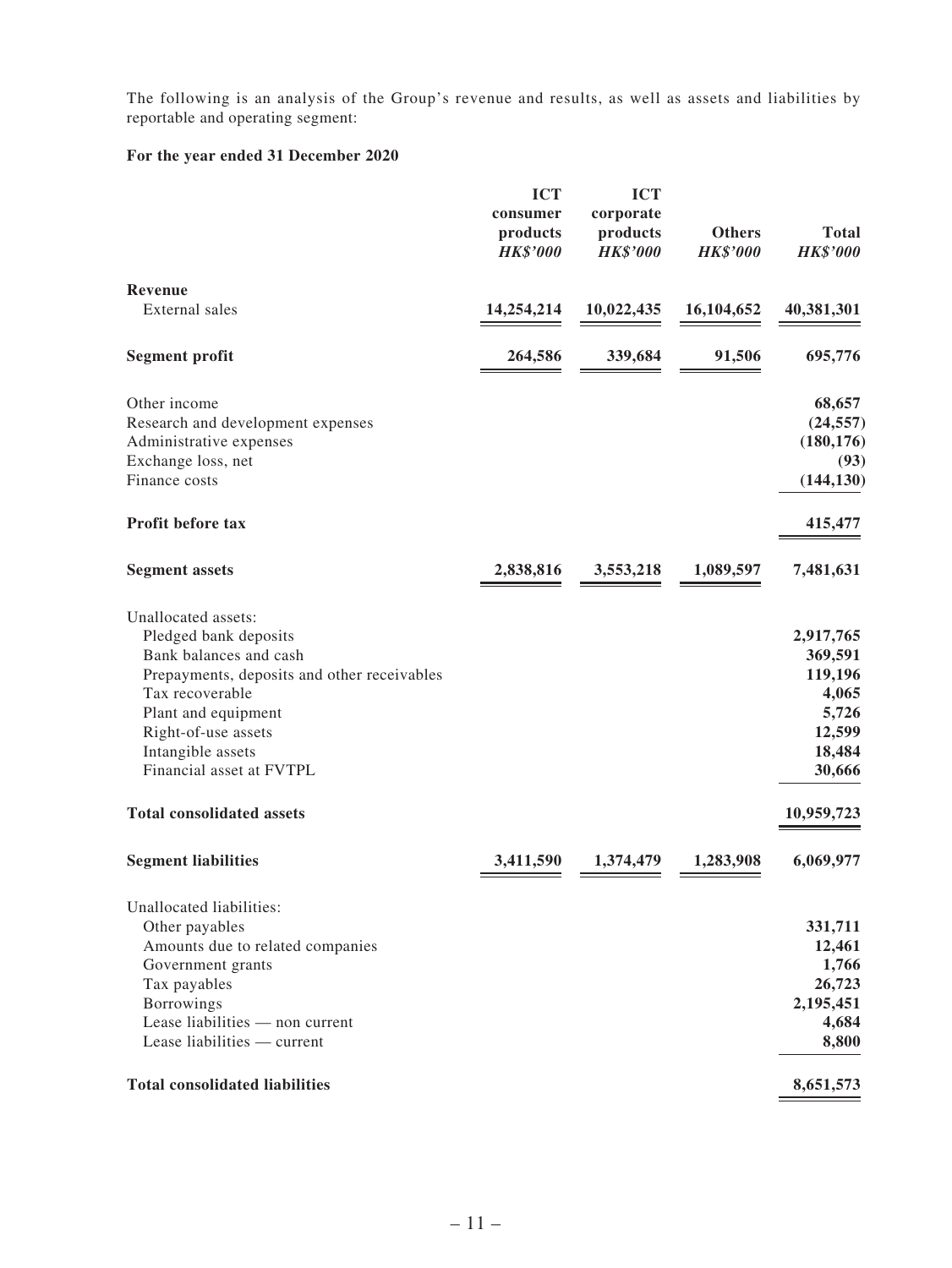|                                                                                                                                                                                                                      | <b>ICT</b><br>consumer<br>products<br>HK\$'000 | <b>ICT</b><br>corporate<br>products<br>HK\$'000 | Others<br>HK\$'000 | Total<br>HK\$'000                                                     |
|----------------------------------------------------------------------------------------------------------------------------------------------------------------------------------------------------------------------|------------------------------------------------|-------------------------------------------------|--------------------|-----------------------------------------------------------------------|
| <b>Revenue</b><br>External sales                                                                                                                                                                                     | 12,255,497                                     | 8,099,728                                       | 9,644,444          | 29,999,669                                                            |
| Segment profit                                                                                                                                                                                                       | 253,938                                        | 322,742                                         | 46,561             | 623,241                                                               |
| Other income<br>Research and development expenses<br>Administrative expenses<br>Exchange loss, net<br>Finance costs                                                                                                  |                                                |                                                 |                    | 52,711<br>(13,509)<br>(168, 480)<br>(6,601)<br>(85, 411)              |
| <b>Profit before tax</b>                                                                                                                                                                                             |                                                |                                                 |                    | 401,951                                                               |
| <b>Segment assets</b>                                                                                                                                                                                                | 2,604,362                                      | 2,024,258                                       | 745,568            | 5,374,188                                                             |
| Unallocated assets:<br>Pledged bank deposits<br>Bank balances and cash<br>Prepayments, deposits and other receivables<br>Plant and equipment<br>Right-of-use assets<br>Intangible assets<br>Financial asset at FVTPL |                                                |                                                 |                    | 1,022,483<br>711,740<br>93,935<br>18,326<br>2,946<br>28,404<br>30,699 |
| <b>Total consolidated assets</b>                                                                                                                                                                                     |                                                |                                                 |                    | 7,282,721                                                             |
| <b>Segment liabilities</b>                                                                                                                                                                                           | 2,518,181                                      | 966,572                                         | 558,302            | 4,043,055                                                             |
| Unallocated liabilities:<br>Other payables<br>Amounts due to related companies<br>Government grants<br>Tax payables<br>Borrowings<br>Lease liabilities - non current<br>Lease liabilities — current                  |                                                |                                                 |                    | 309,237<br>6,412<br>1,946<br>14,857<br>1,005,285<br>81<br>3,058       |
| <b>Total consolidated liabilities</b>                                                                                                                                                                                |                                                |                                                 |                    | 5,383,931                                                             |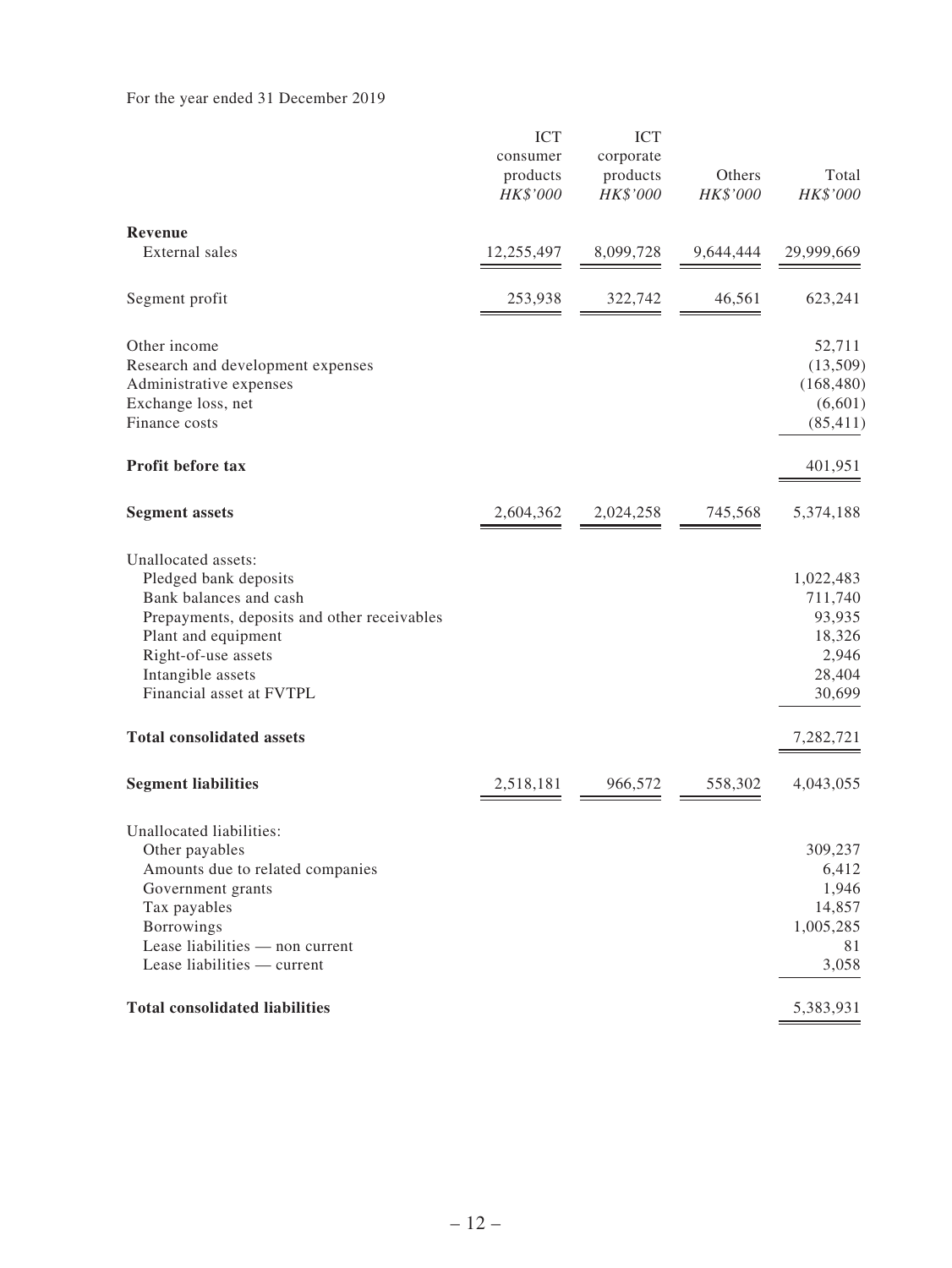|                                                                                                                              | <b>ICT</b><br>consumer<br>products<br><b>HK\$'000</b> | <b>ICT</b><br>corporate<br>products<br><b>HK\$'000</b> | <b>HK\$'000</b> | <b>Others</b> Unallocated<br><b>HK\$'000</b> | <b>Total</b><br><b>HK\$'000</b> |
|------------------------------------------------------------------------------------------------------------------------------|-------------------------------------------------------|--------------------------------------------------------|-----------------|----------------------------------------------|---------------------------------|
| Amounts included in the measure<br>of segment profit or loss<br>or segment assets:                                           |                                                       |                                                        |                 |                                              |                                 |
| Impairment loss on trade receivables, net<br>Allowance for inventories                                                       | 6,136<br>3,728                                        | 11,854<br>30,994                                       | 1,124<br>12,148 |                                              | 19,114<br>46,870                |
| Amounts regularly provided to<br>the CODM but not included in the<br>measure of segment profit or loss<br>or segment assets: |                                                       |                                                        |                 |                                              |                                 |
| Research and development expenses                                                                                            |                                                       |                                                        |                 | 24,557                                       | 24,557                          |
| Addition to non-current assets                                                                                               |                                                       |                                                        |                 | 18,093                                       | 18,093                          |
| Depreciation                                                                                                                 |                                                       |                                                        |                 | 11,992                                       | 11,992                          |
| Amortisation                                                                                                                 |                                                       |                                                        |                 | 4,177                                        | 4,177                           |
| Bank interest income                                                                                                         |                                                       |                                                        |                 | (23, 187)                                    | (23, 187)                       |
| Finance costs                                                                                                                |                                                       |                                                        |                 | 144,130                                      | 144,130                         |
| Income tax expenses                                                                                                          |                                                       |                                                        |                 | 70,079                                       | 70,079                          |
| For the year ended 31 December 2019                                                                                          |                                                       |                                                        |                 |                                              |                                 |
|                                                                                                                              | <b>ICT</b>                                            | <b>ICT</b>                                             |                 |                                              |                                 |
|                                                                                                                              | consumer                                              | corporate                                              |                 |                                              |                                 |
|                                                                                                                              | products<br>HK\$'000                                  | products<br>HK\$'000                                   | HK\$'000        | Others Unallocated<br>HK\$'000               | Total<br>HK\$'000               |
| Amounts included in the measure<br>of segment profit or loss<br>or segment assets:                                           |                                                       |                                                        |                 |                                              |                                 |
| Impairment loss on trade receivables, net<br>Allowance (reversal of allowance)                                               | 3,195                                                 | 3,771                                                  | 739             |                                              | 7,705                           |
| for inventories                                                                                                              | 2,929                                                 | 6,576                                                  | (196)           |                                              | 9,309                           |
| Amounts regularly provided to<br>the CODM but not included in the<br>measure of segment profit or loss<br>or segment assets: |                                                       |                                                        |                 |                                              |                                 |
| Research and development expenses                                                                                            |                                                       |                                                        |                 | 13,509                                       | 13,509                          |
| Addition to non-current assets                                                                                               |                                                       |                                                        |                 | 9,929                                        | 9,929                           |
| Depreciation                                                                                                                 |                                                       |                                                        |                 | 11,137                                       | 11,137                          |
| Amortisation                                                                                                                 |                                                       |                                                        |                 | 3,587                                        | 3,587                           |
| Bank interest income                                                                                                         |                                                       |                                                        |                 | (10,700)                                     | (10,700)                        |
| Finance costs                                                                                                                |                                                       |                                                        |                 | 85,411                                       | 85,411                          |
| Income tax expenses                                                                                                          |                                                       |                                                        |                 | 112,785                                      | 112,785                         |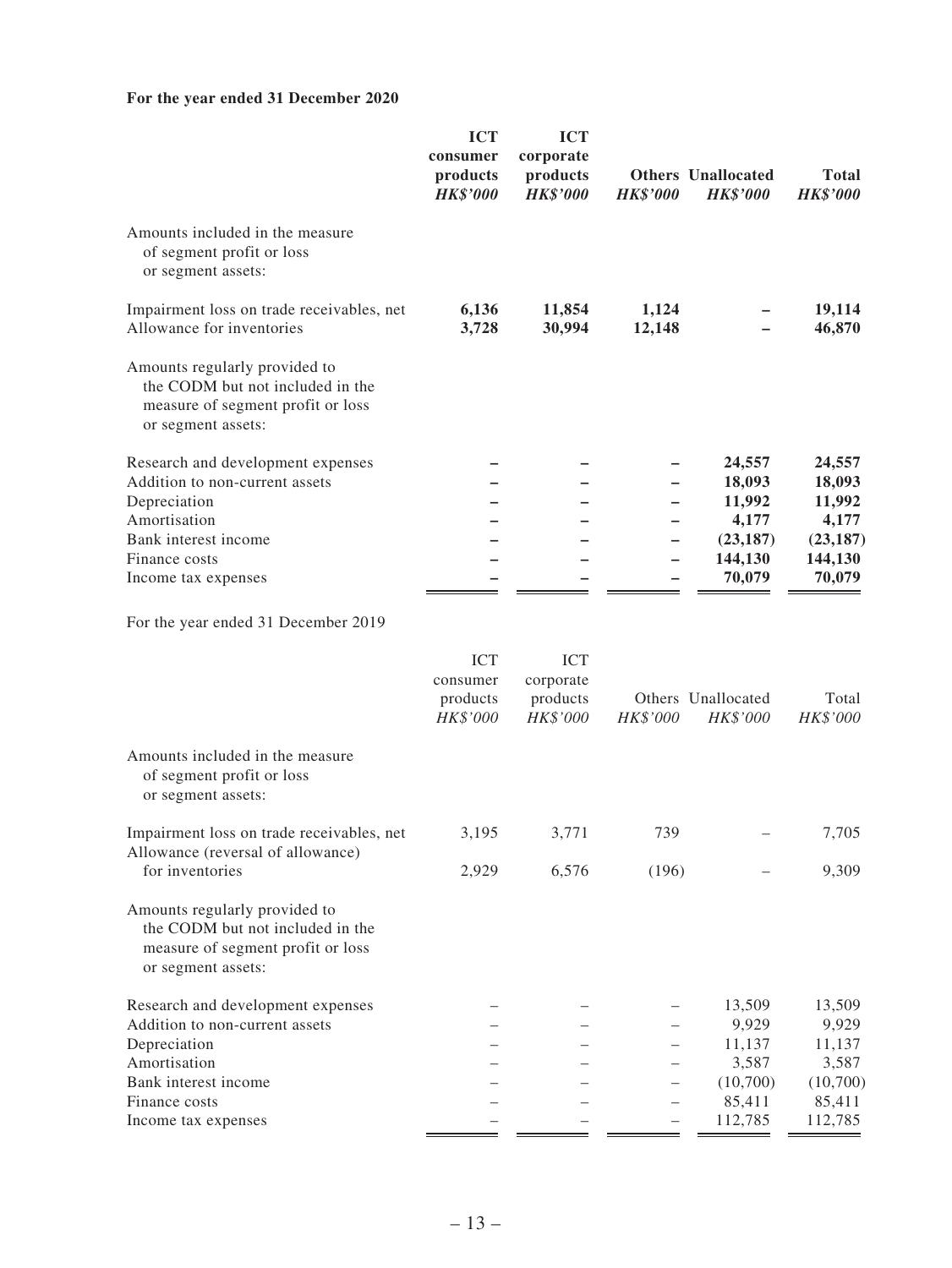### **Geographical information**

The following table provides an analysis of the Group's sales by geographical market, based on the origin of the goods:

|                                  | 2020<br><b>HK\$'000</b> | 2019<br>HK\$'000      |
|----------------------------------|-------------------------|-----------------------|
| Mainland, China<br>Other regions | 40,326,992<br>54,309    | 29,869,634<br>130,035 |
|                                  | 40,381,301              | 29,999,669            |

The following is an analysis of the carrying amount of non-current assets\* analysed by the geographical area in which the assets are located:

|                 | 2020<br><b>HK\$'000</b> | 2019<br>HK\$'000 |
|-----------------|-------------------------|------------------|
| Hong Kong       | $\mathbf{2}$            |                  |
| Mainland, China | 36,807                  | 49,675           |
|                 | 36,809                  | 49,676           |

\* *Non-current assets excluded financial instruments.*

#### **Information about major customers**

Revenue from customers of the corresponding years contributing over 10% of total revenue of the Group are as follows:

|                |                 | <b>Year ended</b> |  |
|----------------|-----------------|-------------------|--|
|                | 2020            | 2019              |  |
|                | <b>HK\$'000</b> | HK\$'000          |  |
| Customer $A1$  | 5,171,243       |                   |  |
| Customer $B^2$ | 4,791,702       | 3,652,151         |  |
| Customer $C^3$ |                 | 3,627,920         |  |

- <sup>1</sup> Revenue from "Others" segment
- <sup>2</sup> Revenue from "ICT consumer products and others" segment
- <sup>3</sup> Revenue from "ICT consumer products" segment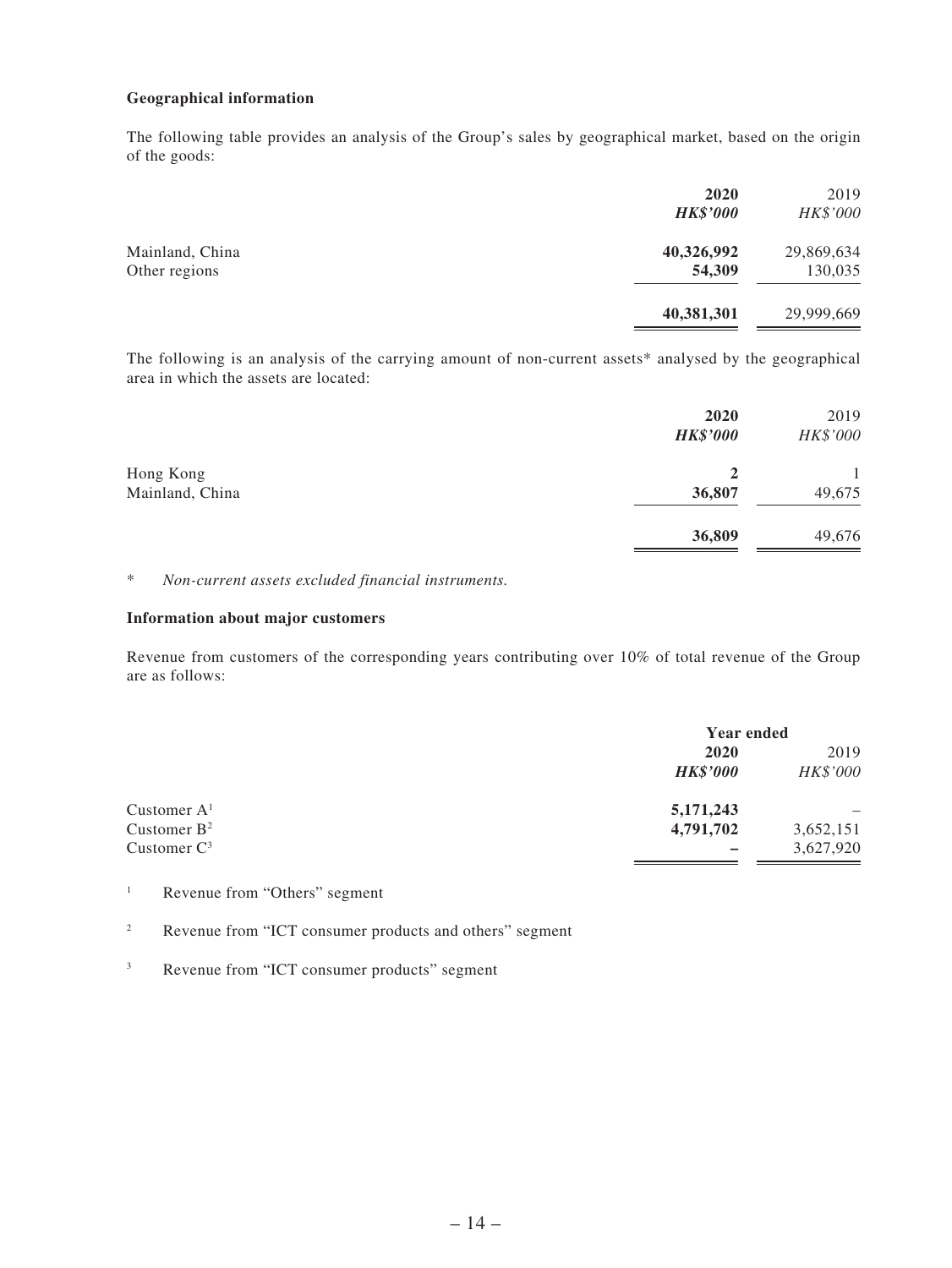### **6. FINANCE COSTS**

| 2020            | 2019                                          |
|-----------------|-----------------------------------------------|
| <b>HK\$'000</b> | HK\$'000                                      |
|                 |                                               |
|                 | 45,160                                        |
|                 | 33,875                                        |
| 10,333          | 6,070                                         |
| 536             | 306                                           |
| 144,130         | 85,411                                        |
|                 |                                               |
| 2020            | 2019                                          |
|                 | HK\$'000                                      |
|                 |                                               |
|                 |                                               |
|                 |                                               |
|                 | (38)                                          |
|                 | (38)                                          |
|                 |                                               |
|                 | 108,053                                       |
| (28, 888)       | 4,770                                         |
| 70,079          | 112,823                                       |
| 70,079          | 112,785                                       |
|                 | 72,286<br>60,975<br><b>HK\$'000</b><br>98,967 |

Pursuant to the rules and regulations of the Bermuda, the Company is not subject to any income tax in the Bermuda.

On 21 March 2018, the Hong Kong Legislative Council passed The Inland Revenue (Amendment) (No. 7) Bill 2019 (the "Bill") which introduces the two-tiered profits tax rates regime. The Bill was signed into law on 28 March 2018 and was gazetted on the following day. Under the two-tiered profits tax rates regime, the first HK\$2,000,000 of profits of the qualifying group entity will be taxed at 8.25%, and profits above HK\$2,000,000 will be taxed at 16.5%. The profits of group entities not qualifying for the two-tiered profits tax rates regime will continue to be taxed at a flat rate of 16.5%.

Under the Law of the PRC on EIT (the "EIT Law") and Implementation Regulation of the EIT Law, except as disclosed below, the tax rates of the subsidiaries in PRC are 25% for both years.

Beijing Changhong IT Intelligence System Co., Ltd operating in the PRC have been accredited as a "High and New Technology Enterprise" by the Ministry of Science and Technology, the PRC and relevant authorities for a term of three years starting 2018, and have been registered with the local tax authorities for enjoying the reduced 15% EIT rate. Accordingly, the profits derived by the subsidiary are subject to 15% EIT rate for the year ended 31 December 2020 and 2019. The qualification as a High and New Technology Enterprise will be subject to review every three years by the relevant tax authorities in the PRC.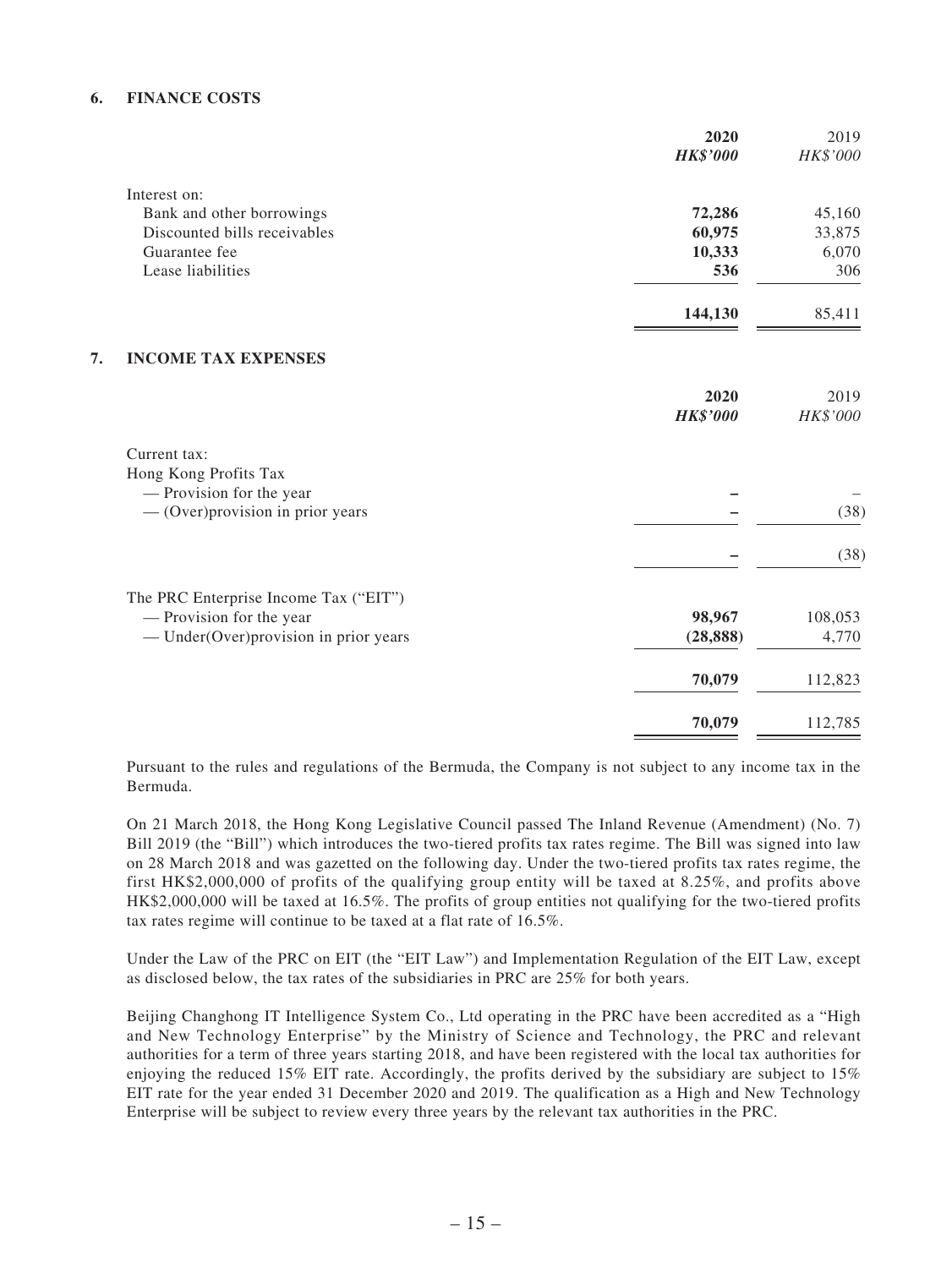In 2020, Changhong IT Digital Technology Co., Ltd. and Sichuan Changhong IT Duolayouhuo E-commerce Co., Ltd., operating in the PRC, have been qualified as the "Encouraged Enterprises" under the "The Catalogue of Encouraged Industries in Western Regions" (the "Catalogue"), as their main business is one of the encouraged business in the Catalogue and the revenue from their main business accounts for more than the required percentage of their total revenue, and enjoyed the reduced preferential EIT rate of 15%. Accordingly, the profits derived by the aforesaid subsidiaries are subject to 15% EIT rate for the year ended 31 December 2020.

The tax charge for the years can be reconciled to the profit before tax per the consolidated statement of profit or loss and other comprehensive income are as follows:

|                                                                      | 2020            | 2019     |
|----------------------------------------------------------------------|-----------------|----------|
|                                                                      | <b>HK\$'000</b> | HK\$'000 |
| Profit before tax                                                    | 415,477         | 401,951  |
| Tax at the domestic income tax rate of $25\%$ (2019: $25\%$ ) (Note) | 103,869         | 100,488  |
| Tax effect of income not taxable for tax purpose                     | (17)            | (734)    |
| Tax effect of expenses not deductible for tax purpose                | 1,297           | 1,096    |
| Effect of tax exemption and tax concessions                          | (30,983)        | (143)    |
| Tax effect of tax losses not recognised                              | 2,961           | 2,664    |
| Tax effect of deductible temporary differences not recognised        | 19,086          | 2,080    |
| Utilisation of deductible temporary differences not recognised       | (589)           |          |
| (Over)underprovision in prior years                                  | (28, 888)       | 4,732    |
| Others                                                               | 3,343           | 2,602    |
| Income tax expenses                                                  | 70,079          | 112,785  |

*Note:* The domestic tax rate in the jurisdiction where the operations of the Group are substantially based is used.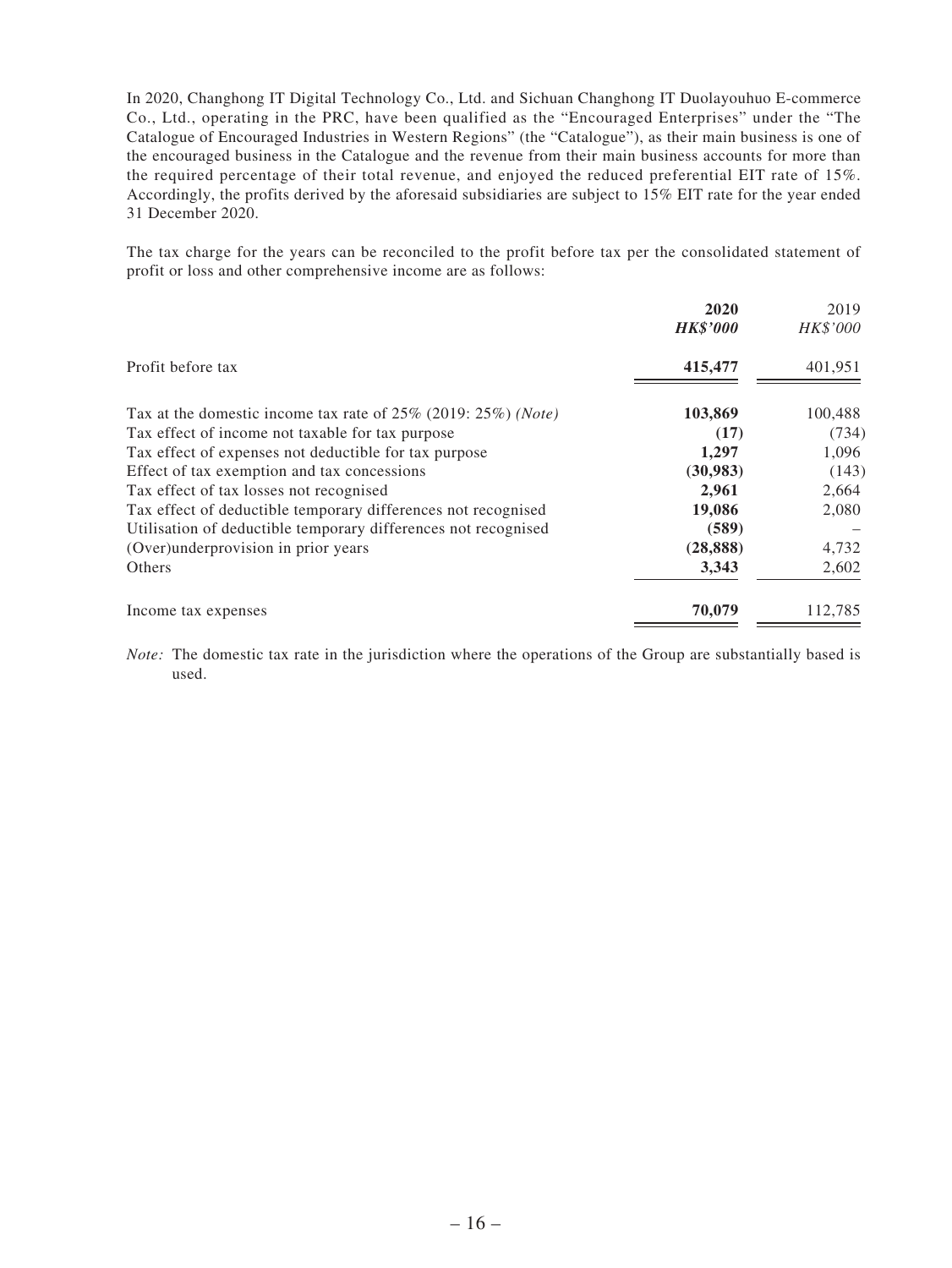### **8. PROFIT FOR THE YEAR**

Profit for the year from continuing operations has been arrived at after charging (crediting):

|                                                            | 2020            | 2019       |
|------------------------------------------------------------|-----------------|------------|
|                                                            | <b>HK\$'000</b> | HK\$'000   |
| Depreciation for plant and equipment                       | 3,859           | 4,150      |
| Depreciation for right-of-use assets                       | 8,133           | 6,987      |
| Amortisation of intangible assets                          | 4,177           | 3,587      |
| Auditor's remuneration                                     | 2,350           | 2,300      |
| Directors' emoluments                                      | 14,916          | 13,813     |
| Cost of inventories recognised as an expense               | 39,302,538      | 29,040,470 |
| Staff costs, (including directors' emoluments)             |                 |            |
| - Salaries and related staff costs                         | 283,720         | 237,352    |
| — Retirement benefits scheme contributions                 | 35,452          | 43,854     |
|                                                            | 319,172         | 281,206    |
| Allowance for inventories, net (included in cost of sales) | 46,870          | 9,309      |
| Impairment loss on trade receivables, net                  | 19,114          | 7,705      |
| Research and development expenses (Note)                   | 24,557          | 13,509     |
| Written off of plant and equipment                         | 9,989           | 5,260      |
| Written off of software                                    | 7,070           | 8,572      |

*Note:* Included in the research and development expenses, approximately HK\$10,240,000 (2019: HK\$7,664,000) are related to staff costs.

### **9. EARNINGS PER SHARE**

The calculation of the basic and diluted earnings per share attributable to owners of the Company is based on the following data:

|                                                              | 2020<br><b>HK\$'000</b> | 2019<br>HK\$'000 |
|--------------------------------------------------------------|-------------------------|------------------|
|                                                              |                         |                  |
| <b>Earnings</b>                                              |                         |                  |
| Profit for the year attributable to owners of the Company    | 345,398                 | 289,166          |
| Less: Earnings attributable to convertible preference shares | (149, 938)              | (125, 528)       |
| Earnings for the purpose of basic earnings per share         | 195,460                 | 163,638          |
| Add: Earnings attributable to convertible preference shares  | 149,938                 | 125,528          |
| Earnings for the purpose of diluted earnings per share       | 345,398                 | 289,166          |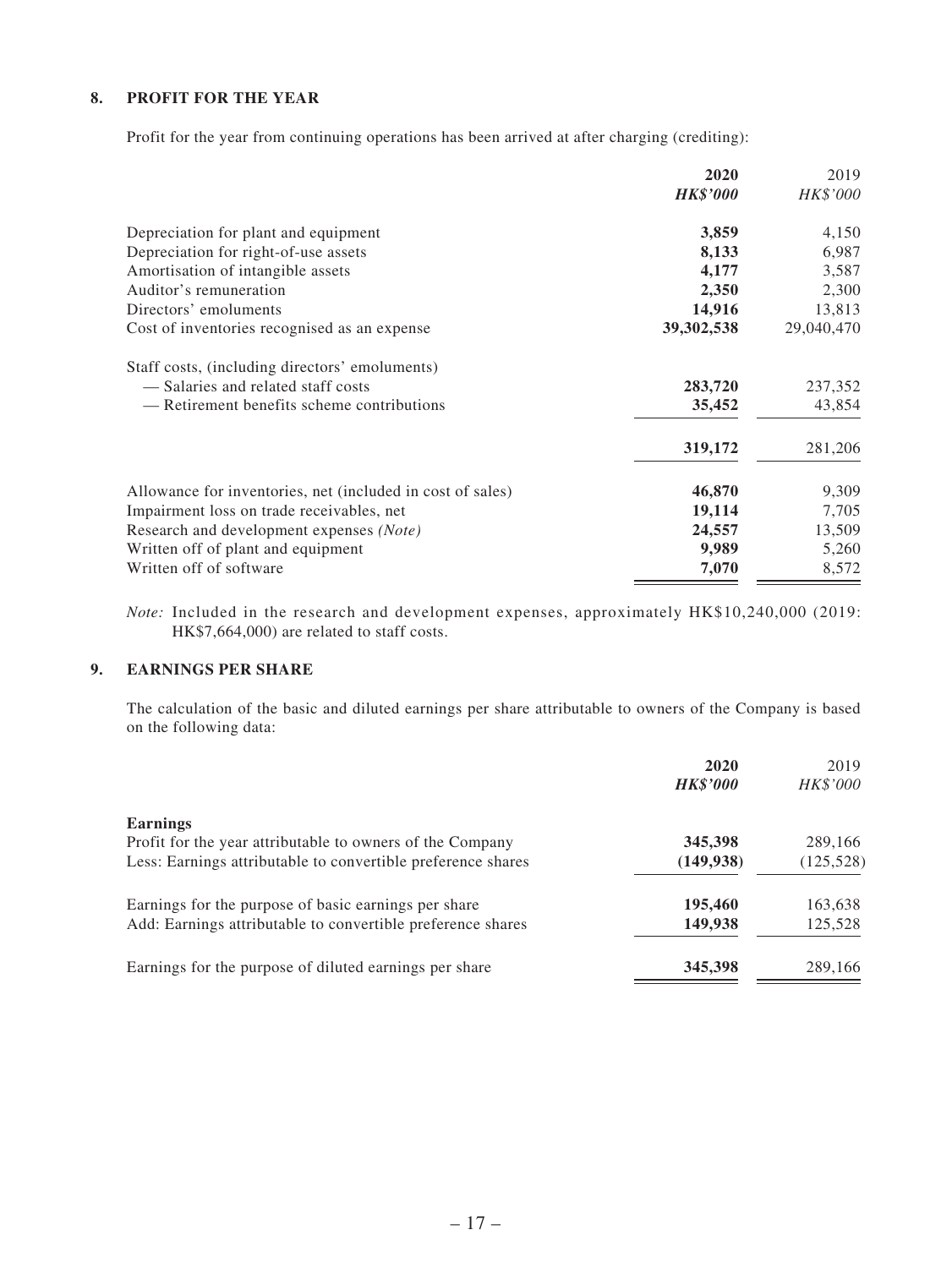|                                                            | 2020<br>$\bm{v}$ | 2019<br>000'    |
|------------------------------------------------------------|------------------|-----------------|
| <b>Number of Shares</b>                                    |                  |                 |
| Weighted average number of ordinary shares for the purpose |                  |                 |
| of basic earnings per share                                | 1,454,652        | 1,454,652       |
| Weighted average number of convertible preference shares   |                  |                 |
| for the purpose of diluted earnings per share              | 1,115,868        | 1,115,868       |
| Weighted average number of shares for the purpose          |                  |                 |
| of diluted earnings per share                              | 2,570,520        | 2,570,520       |
| <b>TRADE RECEIVABLES</b><br>10.                            |                  |                 |
|                                                            | 2020             | 2019            |
|                                                            | <b>HK\$'000</b>  | <b>HK\$'000</b> |
| Trade receivables                                          | 3,156,574        | 2,128,128       |
| Less: Allowance for credit losses                          | (46, 538)        | (40, 713)       |
| Trade receivables                                          | 3,110,036        | 2,087,415       |

The following is the aging analysis of trade receivables, net of allowance for credit losses, based on the invoice dates at the end of reporting period with approximately the respective revenue recognition dates:

|                | 2020            | 2019      |
|----------------|-----------------|-----------|
|                | <b>HK\$'000</b> | HK\$'000  |
| Within 30 days | 1,847,405       | 1,180,463 |
| $31-60$ days   | 661,307         | 427,543   |
| $61-90$ days   | 177,991         | 238,836   |
| $91-180$ days  | 285,422         | 129,386   |
| 181-365 days   | 77,526          | 55,267    |
| Over 1 year    | 60,385          | 55,920    |
|                | 3,110,036       | 2,087,415 |

The Group allows a credit period ranging from 30–180 days to its third party trade customers. As at 31 December 2020, included in the Group's trade receivables balance are debtors with aggregate carrying amount of HK\$494,195,000 (2019: HK\$369,386,000) which are past due but not impaired as at the reporting date. Out of the past due balances, HK\$70,495,000 (2019: HK\$91,344,000) has been past due 90 days or more and is not considered as in default as there has not been a significant change in credit quality and the amounts are still considered fully recoverable.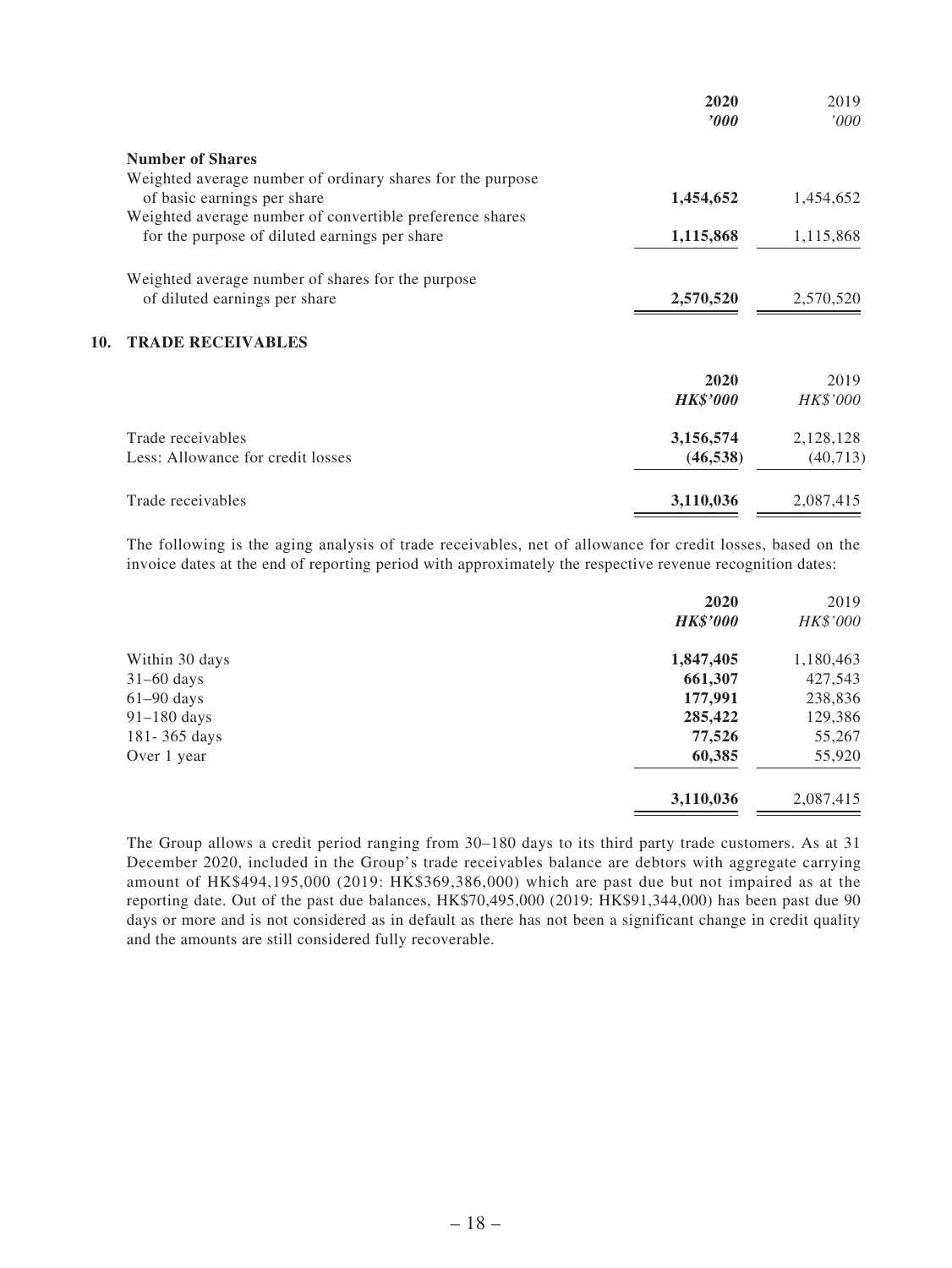### **11. TRADE AND BILLS PAYABLES**

The aging analysis of trade and bills payables, based on the date of receipt of goods, is as follows:

|                  | 2020            | 2019      |
|------------------|-----------------|-----------|
|                  | <b>HK\$'000</b> | HK\$'000  |
| Within 30 days   | 2,758,239       | 1,769,173 |
| $31-60$ days     | 1,626,687       | 859,048   |
| $61-90$ days     | 292,518         | 573,545   |
| 91-180 days      | 723,689         | 349,752   |
| $181 - 365$ days | 175,579         | 36,781    |
| Over 1 year      | 45,604          | 44,853    |
|                  | 5,622,316       | 3,633,152 |

The credit period on purchase of goods is ranging from 30–120 days (2019: 30–120 days). The Group has financial risk management policies in place to ensure that all payables are settled within the credit timeframe.

### **12. DIVIDENDS**

|                                                                                                                           | 2020<br><b>HK\$'000</b> | 2019<br><i>HK\$'000</i> |
|---------------------------------------------------------------------------------------------------------------------------|-------------------------|-------------------------|
| Dividends recognised as distribution during the year:<br>$2019$ Final — HK4 cents per share (2019: 2018 Final — HK3 cents |                         |                         |
| per share)                                                                                                                | 102.821                 | 77.116                  |

The directors recommend the payment of a final dividend of HK5 cents (2019 Final: HK4 cents) per share in respect of the year ended 31 December 2020 which is subject to approval by the shareholders in the forthcoming annual general meeting.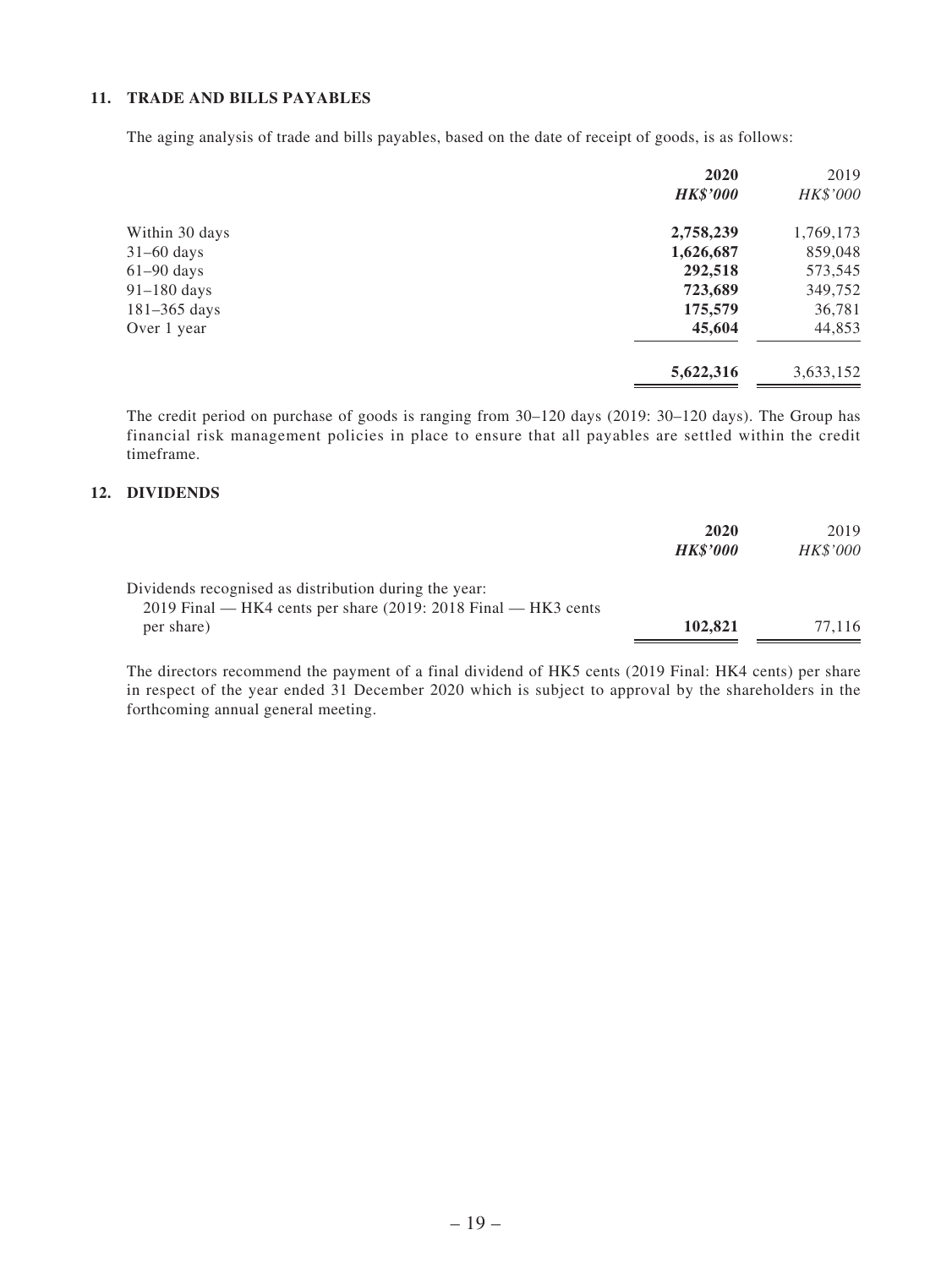# **CHAIRMAN'S STATEMENT**

Dear Shareholders,

In 2020, the Coronavirus Disease 2019 epidemic ("COVID-19 epidemic") impacted the global economy. However, the group grasped the market opportunities, continued to operate steadily and achieved good growth.

### **BUSINESS REVIEW**

The COVID-19 epidemic has ravaged the globe in 2020. The global economy, trade and investment have been severely damaged, causing substantial recession in the world economy, which showed a slow recovery in the second half of 2020. Amidst the challenging domestic and international environment, China has proactively taken effective measures to cope with the pandemic and has leveraged its macro policies to counteract the negative impact, resulting in a sustainable steady recovery of the economy. The digital economy has become the new driving force of the recovery, and the pandemic and the new infrastructures are driving a new wave of digitalization in China. In 2020, despite the challenges of the pandemic, the Group overcame all kinds of uncertainties, worked closely with domestic and overseas manufacturers to respond to the needs and take advantage of the situation, thereby showing a positive development trend in all businesses and achieving significant growth in results. The Group continued its strategic transformation in 2020, actively developed in areas such as big data, cloud computing, artificial intelligence and the Internet of Things with "Gathering strength on network, cloud and intelligence to serve its partners" as the business strategy, captured the new opportunities, improved the planning of mainstream cloud resources in the market, constructed a comprehensive ecology in the field of leading technologies, and built a customer-oriented cloud intelligent application with scenario and cloud service system. Jiahua Duola, the B2B new distribution e-commerce platform, focused on building regional distribution marketplaces for brand manufacturers, matching regional distributors with terminal distributors in online transactions. With the addition of a large number of merchants, the number of the brands and categories of Jiahua Duola platform increased, and the overall traffic and transaction scale has increased significantly.

In 2020, the Group recorded an income of about HK\$40,381.30 million, up by 34.61% over the same period of the previous fiscal year; gross margin in 2020 was 2.67%, down by about 0.53 percentage point from the same period of the previous fiscal year, mainly due to the increase in sales contribution of the product line with low gross margin and intense competition in the market. The profit attributable to shareholders in 2020 was approximately HK\$345.40 million, up by about 19.45% over the same period of the previous fiscal year and the basic earnings per share was HK\$13.44 cents, up by HK\$2.19 cents from HK\$11.25 cents in the same period of the previous fiscal year.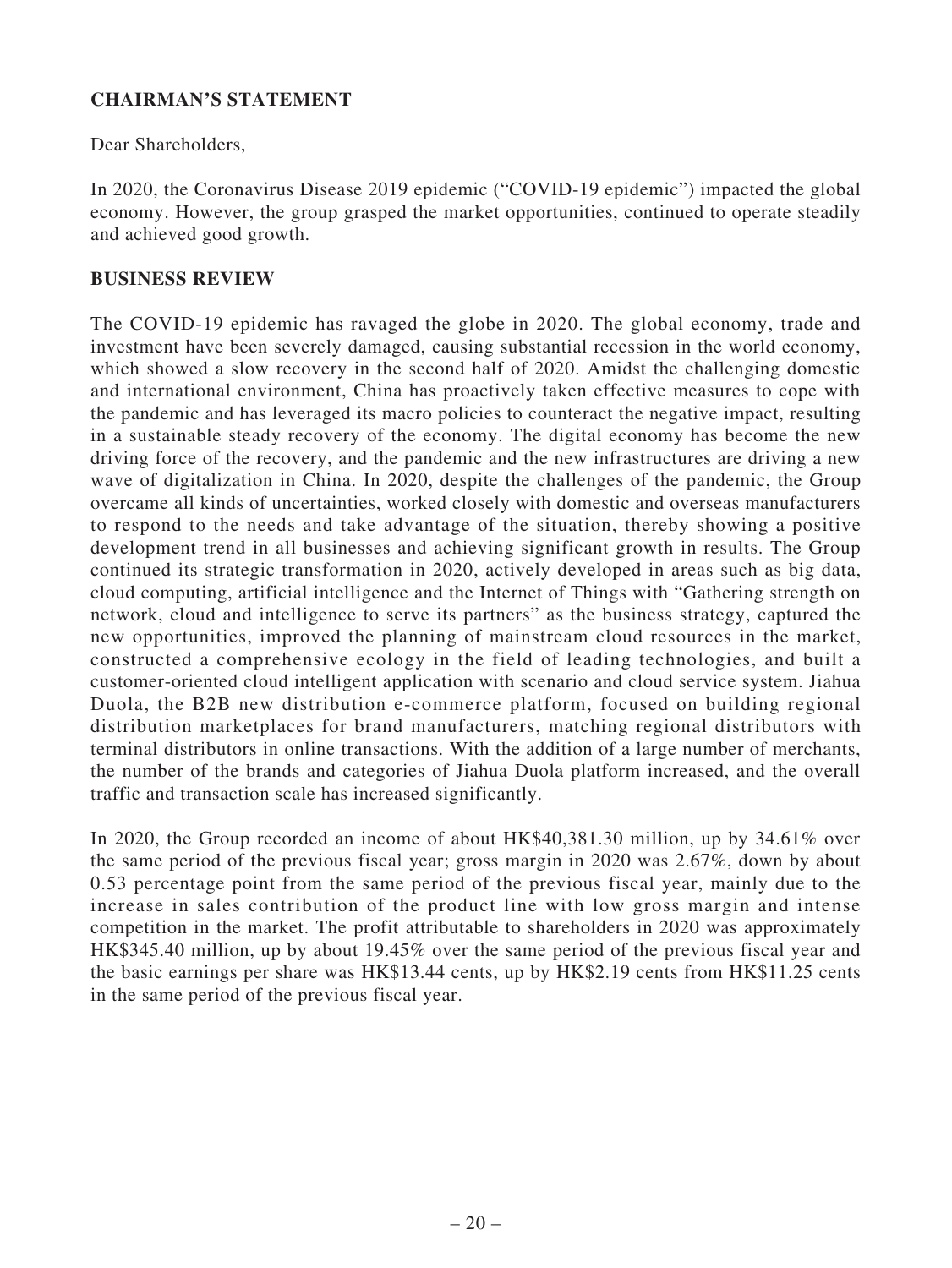The Group continuously consolidated basic management and strengthened informatization construction and business process transformation and optimization and built an intelligent business system so as to improve operation efficiency and reduce operating costs, and as a result providing customers with intelligent services with increased efficiency and convenience. The Group continued to reinforce risk management and control, insisted on strict inventory management, credit management and receivable management, reasonably allocate funds, and accelerated fund turnover in a bid to ensure the safety and efficiency of working capital. The Group continued its efforts to tighten expense control, and research and development cost increased compared with the same period of last year due to the increase in the development costs of information system; the distribution and sales expenses increased compared with the same period of last year, mainly due to the increase in labor costs and the increase in marketing fee arising from enhanced marketing; the financing cost rose compared with the same period of last year due to the increase of financing scale.

As at 31 December 2020, the turnover and profits of the three operating segments of the Company were analyzed as follows (RMB exchange rate fluctuations may affect the number/ percentage of segments):

**ICT consumer product distribution business:** Given the challenges of the pandemic, the business took the advantage of the product line and fully leveraged the online sales channels and new online marketing models to foster the integration development of online and offline channels and maintain positive growth and stable profitability levels. The business's turnover increased by 16.31% to HK\$14,254.21 million over the same period of last year, and its profit increased by 4.19% to HK\$264.59 million.

**ICT enterprise product distribution business:** On top of the uncertainties including the pandemic and changes in the international environment overcame by the business, it also captured business opportunities, steadily developed its business with overseas manufacturers and actively expanded its cooperation with domestic manufacturers and result in significant growth in business scale; it also made great efforts in promoting the development of emerging business such as big data and cloud computing, and carried out in-depth strategic cooperation with leading industry manufacturers to establish system solutions and professional technical teams with leading technologies in order to enhance technical and service capabilities. The business's turnover increased by 23.74% to HK\$10,022.44 million over the same period of last year, and its profit increased by 5.25% to HK\$339.68 million.

**Other businesses:** Due to booming sales of smartphones via e-commerce channels, the business's turnover big increased by 66.98% over the same period of last year to HK\$16,104.65 million; the profit from the business has risen by 96.54% to HK\$91.51 million.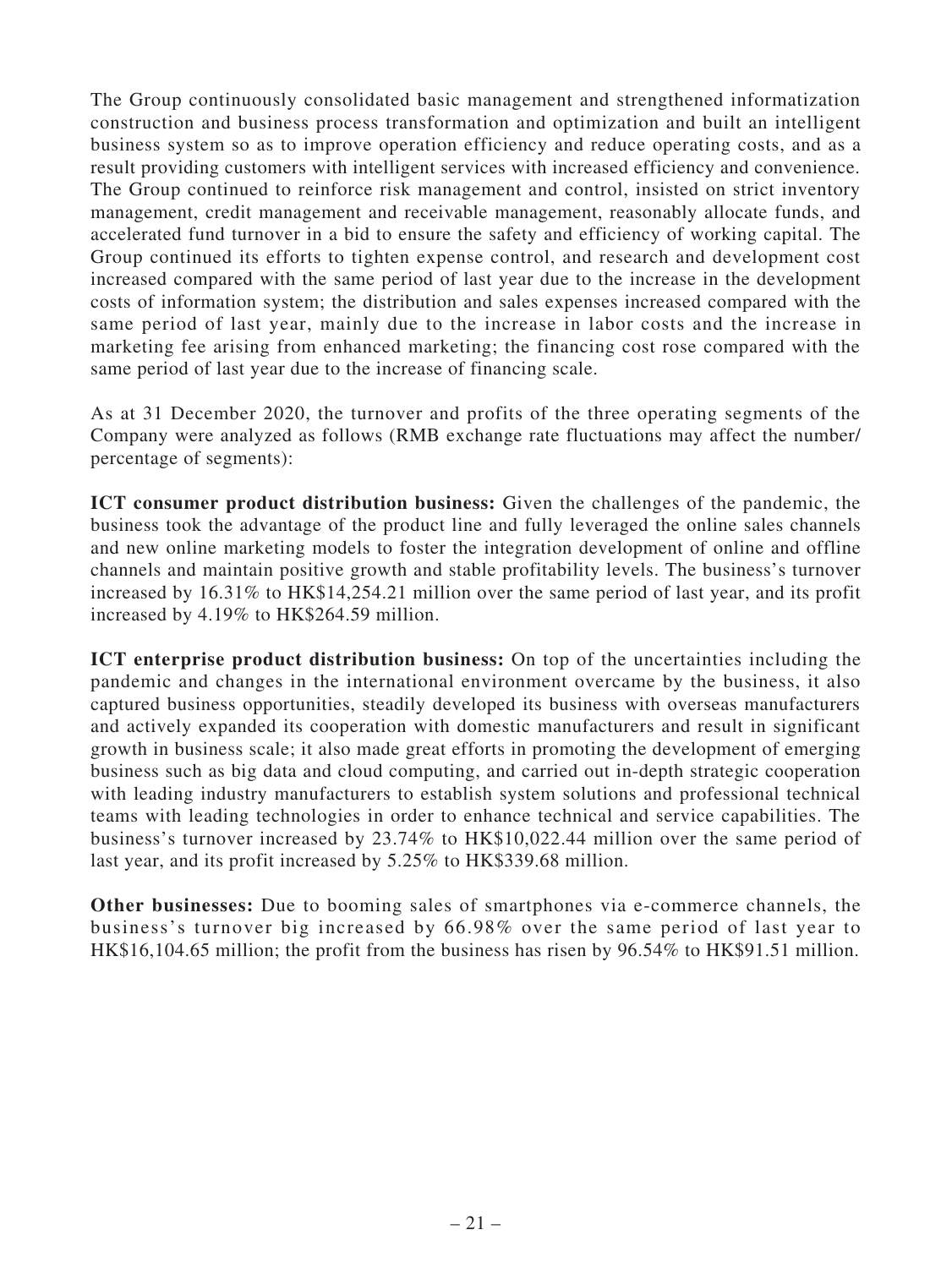The Company has successfully transferred its listing from GEM to the Main Board of the Stock Exchange on 18 March 2020 (the "Transfer of Listing"). A listing status of the Company on the Main Board is generally perceived to enjoy a premier status amongst investors, which will help strengthen the recognition of the Group among both the existing Shareholders as well as the potential investors, resulting in a broader investor base and higher trading liquidity of the Shares. Further, facilitated by the enhanced status of the Group, it is believed that the Transfer of Listing will help reinforce the confidence of the Group's customers, suppliers and other stakeholders in the Company's financial strength, governance and credibility and will hence further promote the Company's corporate profile and recognition among public investors and the public in general. This will in turn further strengthen the Group's position in the industry and improve the Group's competitiveness in retaining its current employees, recruiting more talents and attracting new customers and suppliers which may ultimately help foster the business development of the Group and enhance return to the Shareholders in the long run.

# **OUTLOOK**

Looking ahead to 2021, the global economy is expected to remain depressed in the first half of the year due to the continuous spread of the COVID-19 epidemic outside of China, but the rollout of vaccines and additional stimulus fiscal policies are expected to assist the global economy to recover. The Chinese economy will continue to recover steadily in 2021 and build a new development pattern that domestic and International dual circulating and mutually promoting each other to promote high-quality and sustainable economic development. Following the in-depth development of the new round of technological revolution and industrial restructuring, and the innovation and wide penetration of the new generation of information technology represented by cloud computing, big data, the Internet of Things and artificial intelligence, industries and fields have accelerated their digital transformation. The digital economy continues to be a key driving force for China's economic growth, and the ICT industries are expecting a period of major change, major adjustment, and major development. In 2021, the Group will respond to the rapid development of the Internet of Things, cloud applications and trend of digital transformation, and will further develop our business and explore customer demands in the cloud era of the Internet of Things with the business strategy of "Deeply ploughing demands, empowering with intelligence and jointing good partners". The Group will be application-driven based on advanced technologies and products including the Internet of Things, artificial intelligence, big data and virtual reality, and be customeroriented to create cloud intelligent application scenarios, systematically connect with our partners and be each other's nodes, work together to achieve transformation and upgrade of cloud-data integration in order to contribute greater value to our partners and shareholders.

**ZHAO Yong** *Chairman*

30 March 2021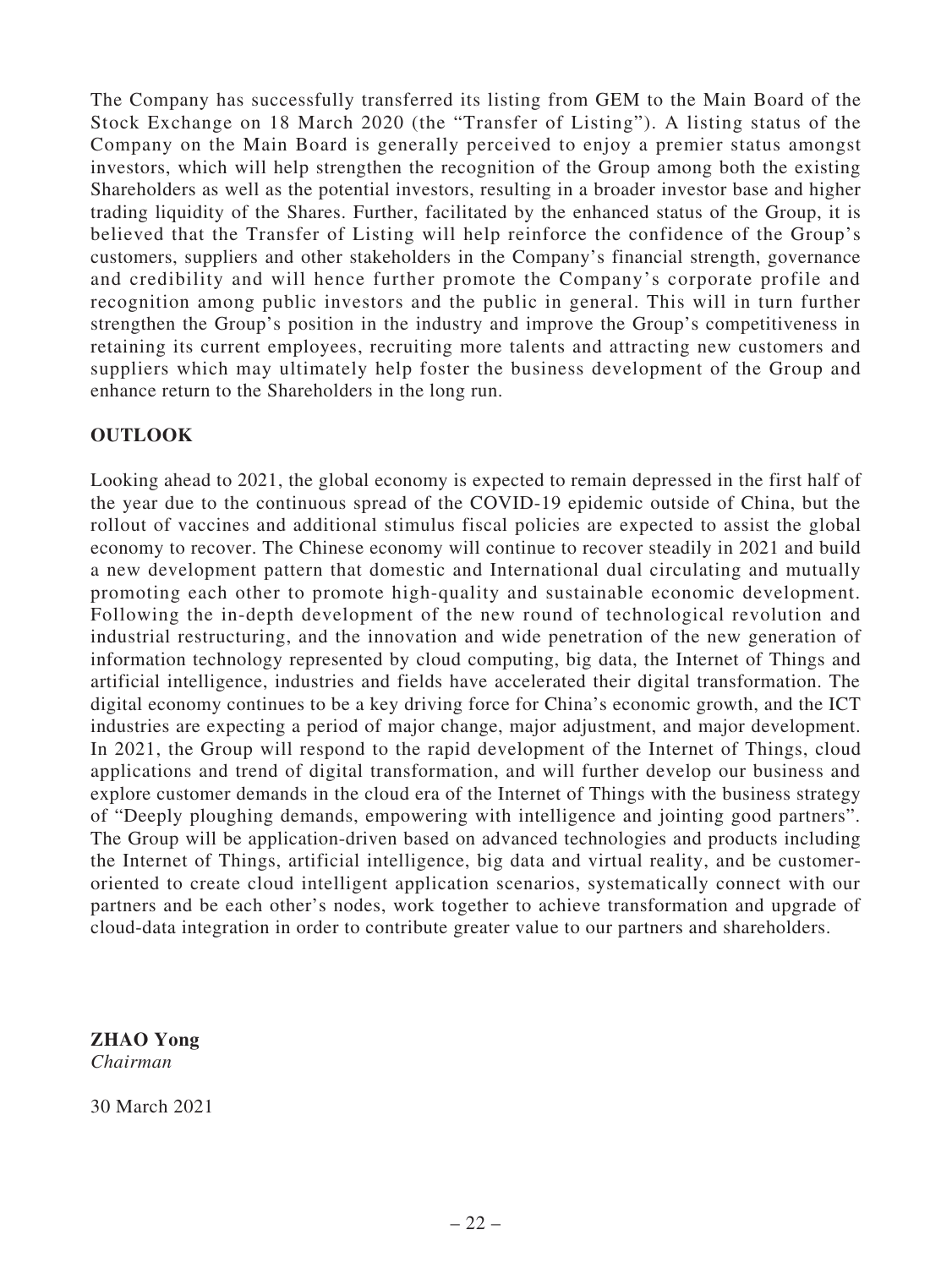# **MANAGEMENT DISCUSSION AND ANALYSIS**

# **FINANCIAL SUMMARY**

- Revenue for the year ended 31 December 2020 was approximately HK\$40,381.30 million (2019: HK\$29,999.67 million), representing a increase of 34.61% as compared with the previous year. This increase was mainly attributable to the expansion of the e-commerce sales business and the growth of IT corporate products sales.
- Profit for the year ended 31 December 2020 was approximately HK\$345.40 million (2019: HK\$289.17 million), representing a increase of 19.45% as compared with the previous year. This increase was mainly attributable to the increase in revenue, the reduction in corporate income tax rates for certain subsidiaries and the increase in gain on fair value changes of financial assets at FVTPL.
- Total comprehensive income for the year ended 31 December 2020 was approximately HK\$512.18 million (2019: HK\$242.67 million). This increase was mainly attributable to the Fluctuations in the RMB exchange rate.

# **LIQUIDITY AND FINANCIAL RESOURCES**

For the year ended 31 December 2020, the Group's financial and liquidity positions remained healthy and stable. As at 31 December 2020, the aggregate outstanding borrowings of the Group were approximately HK\$2,195.45 million (2019: HK\$1,005.29 million), which were unsecured and interest bearing. The increase in the Group's borrowings was due to the increase in demand of payment as compared with the corresponding period of last year. The Group's cash and bank balances amounted to approximately HK\$3,287.36 million (2019: HK\$1,734.22 million), together with trade and bills receivables amounting to approximately HK\$3,528.45 million (2019: HK\$2,468.44 million). For the year ended 31 December 2020, the Group's net current assets amounted to approximately HK\$2,247.13 million (2019: HK\$1,820.44 million) and the Group did not have any charges on its fixed assets (2019: Nil). The net gearing ratio (total net debt/total shareholders' equity) of the Group as at 31 December 2020 was 3.75 times (2019: 2.83 times). The management of the Group is confident that with proper funding arrangements, the Group's financial resources are sufficient to finance its daily operations.

### **EMPLOYMENT AND REMUNERATION POLICY**

As at 31 December 2020, the total number of the Group's staff was 1,259 (2019: 1,043 staff). For the year ended 31 December 2020, total staff costs (including Directors) amounted to approximately HK\$319.17 million (2019: HK\$281.21 million). The Group remunerates its employees based on their performance, experience and the prevailing industry practice. The remuneration of executive Directors is determined based on the Company's financial position in a fixed sum; whereas the remuneration of independent non-executive Directors is determined with reference to the prevailing market conditions and the workload. The Group provides retirement benefit for its employees in Hong Kong in the form of mandatory provident fund, and pays social pension insurance and housing provident fund for its employees in China in accordance with the local laws and regulations.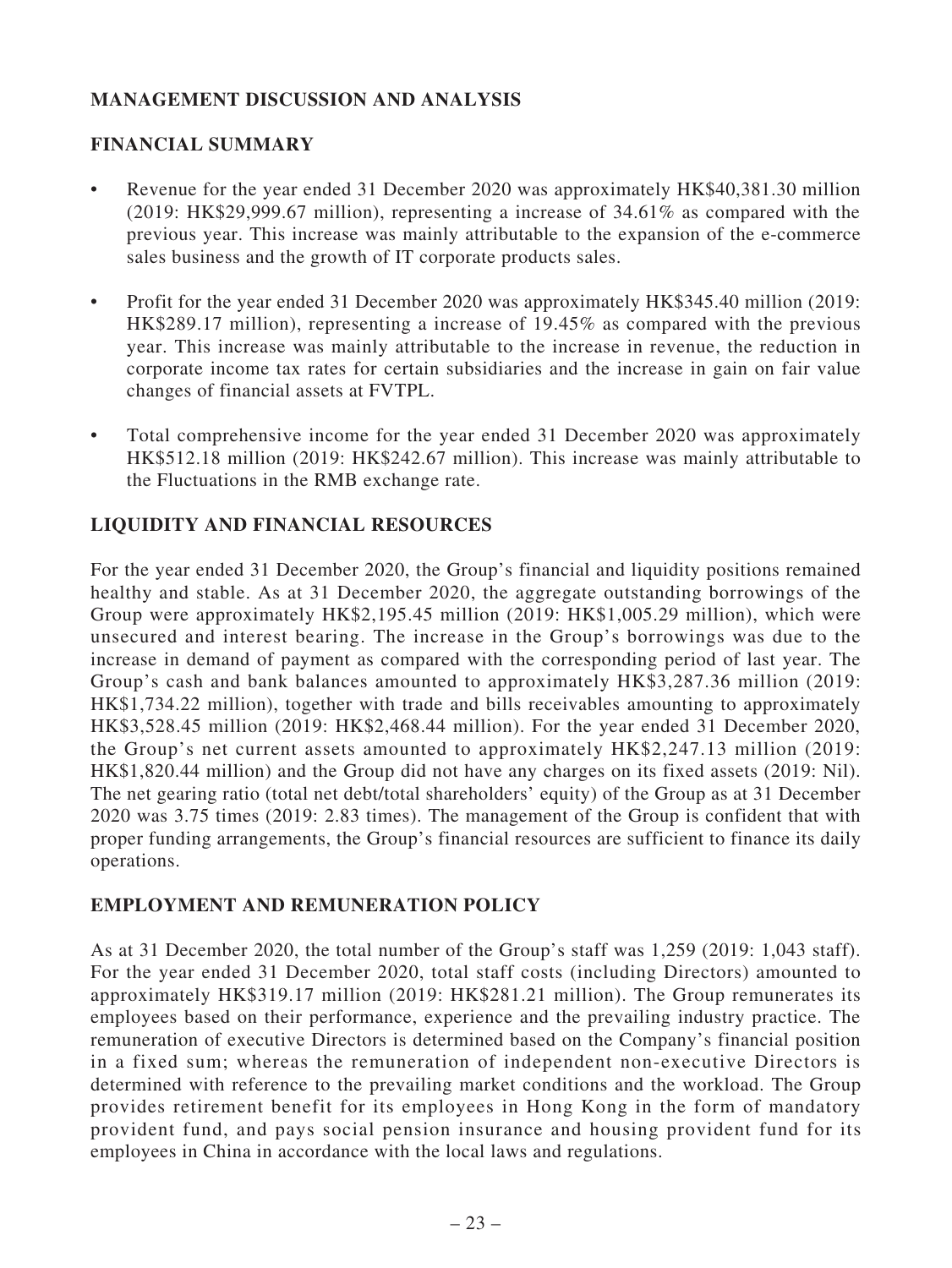During the year ended 31 December 2020, there were no outstanding share options adopted by the Company granted or exercised.

The Group did not experience any significant labour disputes or substantial changes in the number of its employees that led to any disruption of normal business operations. The Directors consider that the Group has developed good relationships with its employees.

# **EVENTS OCCURRED AFTER THE END OF THE FINANCIAL YEAR**

### **Establishment of a Wholly-Owned Subsidiary in Indonesia**

The wholly-owned subsidiary of the Group named as "PT. Changhong Jiahua Information Technology Indonesia" has established in Indonesia on 11 February 2021, which will be conducive to the Group to build an international business development platform, seize good market opportunities and effectively promote the development of overseas business. For further details, please refer to the announcements of the Company dated 16 December 2020.

Save as disclosed above, there were no significant events occurred that might affect the Group after 31 December 2020.

### **FINAL DIVIDEND**

The Board recommended the payment of final dividend of HK\$0.05 per share of the Company (the "Share(s)") in respect of the year ended 31 December 2020 (2019: HK\$0.04 per Share), amounting to HK\$128,526,000, and there is no arrangement that a Shareholder has waived or agreed to waive any dividend. The final dividend is expected to be paid on Friday, 25 June 2021 to all Shareholders whose name appear on the register of members of the Company at the close of business on Wednesday, 9 June 2021 and is subject to approval by the Shareholders at the forthcoming annual general meeting of the Company (the "AGM").

### **CLOSURE OF REGISTER OF MEMBERS FOR THE AGM**

The AGM is scheduled to be held on Friday, 28 May 2021. The Company's register of members will be closed from Tuesday, 25 May 2021 to Friday, 28 May 2021, both days inclusive, for the purpose of determining the entitlements of the Shareholders to attend and vote at the AGM. During this period, no transfer of Shares will be registered. In order to qualify for attending and voting at the AGM, all transfer forms accompanied by the relevant share certificates must be lodged with the Company's branch share registrar in Hong Kong, Hong Kong Registrars Limited of Shops 1712–1716, 17th Floor, Hopewell Centre, 183 Queen's Road East, Wan Chai, Hong Kong not later than 4:30 p.m. on Monday, 24 May 2021.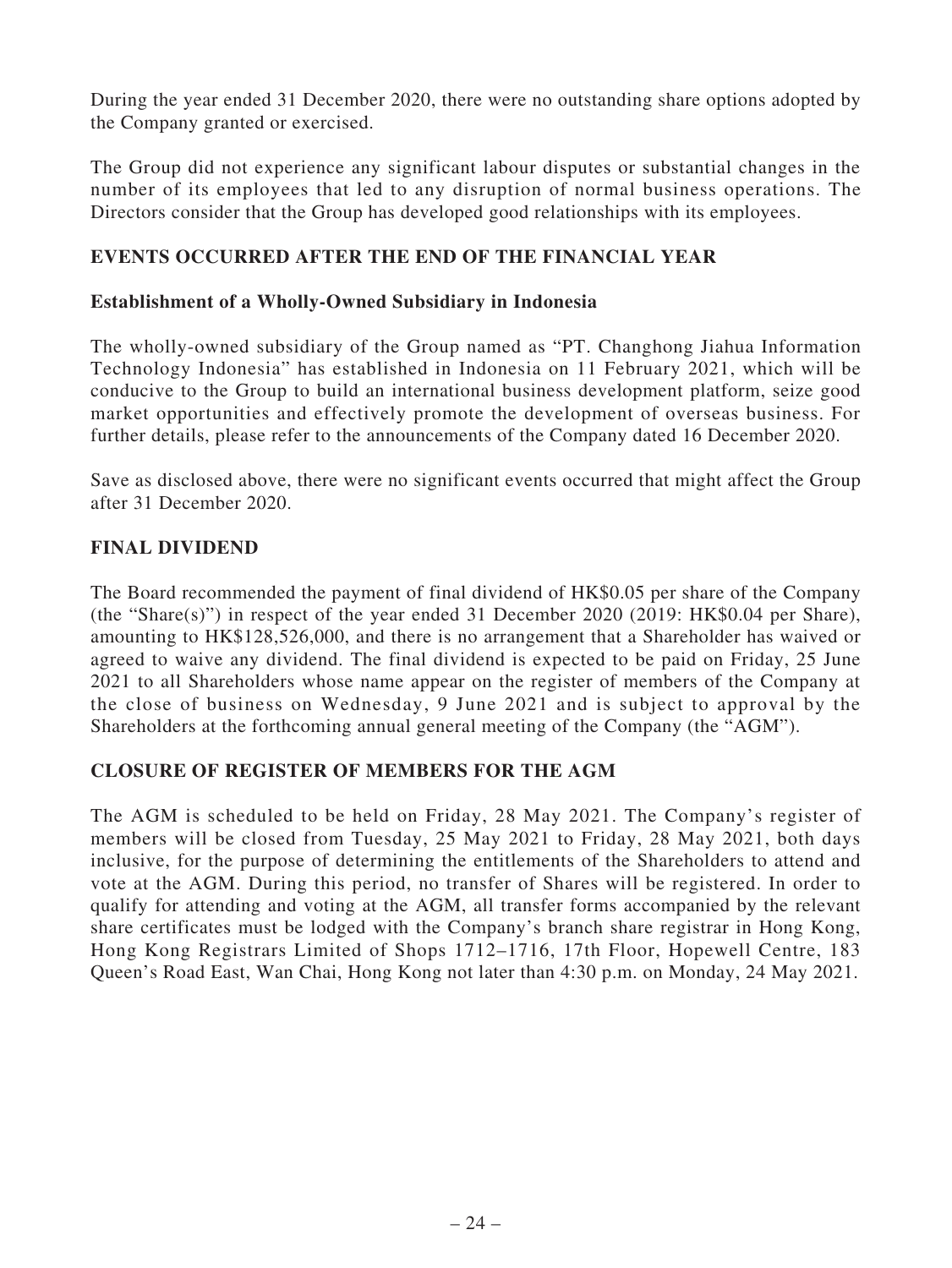# **CLOSURE OF REGISTER OF MEMBERS FOR THE PROPOSED FINAL DIVIDEND**

The Company's register of members will be closed from Monday, 7 June 2021 to Wednesday, 9 June 2021, both days inclusive, for the purpose of determining the entitlements of the Shareholders to the proposed final dividend of HK\$0.05 per Share for the year ended 31 December 2020, if approved at the AGM. During this period, no transfer of Shares will be registered. In order to qualify for the proposed final dividend, all transfer forms accompanied by the relevant share certificates must be lodged with the Company's branch share registrar in Hong Kong, Hong Kong Registrars Limited of Shops 1712–1716, 17th Floor, Hopewell Centre, 183 Queen's Road East, Wan Chai, Hong Kong not later than 4:30 p.m. on Friday, 4 June 2021.

### **PURCHASE, SALE AND REDEMPTION OF THE COMPANY'S LISTING SECURITIES**

During the year ended 31 December 2020, neither the Company nor any of its subsidiaries purchased, sold or redeemed any of the Company's listed securities.

# **COMPLIANCE WITH THE CORPORATE GOVERNANCE CODE**

The Company has adopted the corporate governance code (the "CG Code") as set out in Appendix 15 to the Rules Governing the Listing of Securities on GEM of the Stock Exchange of Hong Kong Limited (the "GEM Listing Rules") or Appendix 14 to the Rules Governing the Listing of Securities on (Main Board of) The Stock Exchange of Hong Kong Limited (the "Listing Rules")\* which sets out corporate governance principles and code provisions (the "Code Provisions"). Throughout the year ended 31 December 2020, the Company has complied with all the Code Provisions as set out under the CG Code, except the following deviation:

Mr. YANG Jun and Mr. LUO Yongping, directors of the Company, are not appointed for a specific term as required under code provision A.4.1 of the CG Code, but are subject to retirement by rotation at least once every three years in accordance with the Company's byelaws (the "Bye-laws"). The Company considers that such requirement is sufficient to meet the same objective as a specific term of appointment under the CG Code.

<sup>\*</sup> *The GEM Listing Rules was applicable to the Company prior to the Transfer of Listing. Immediately after the Transfer of Listing, the Listing Rules shall be applicable to the Company.*